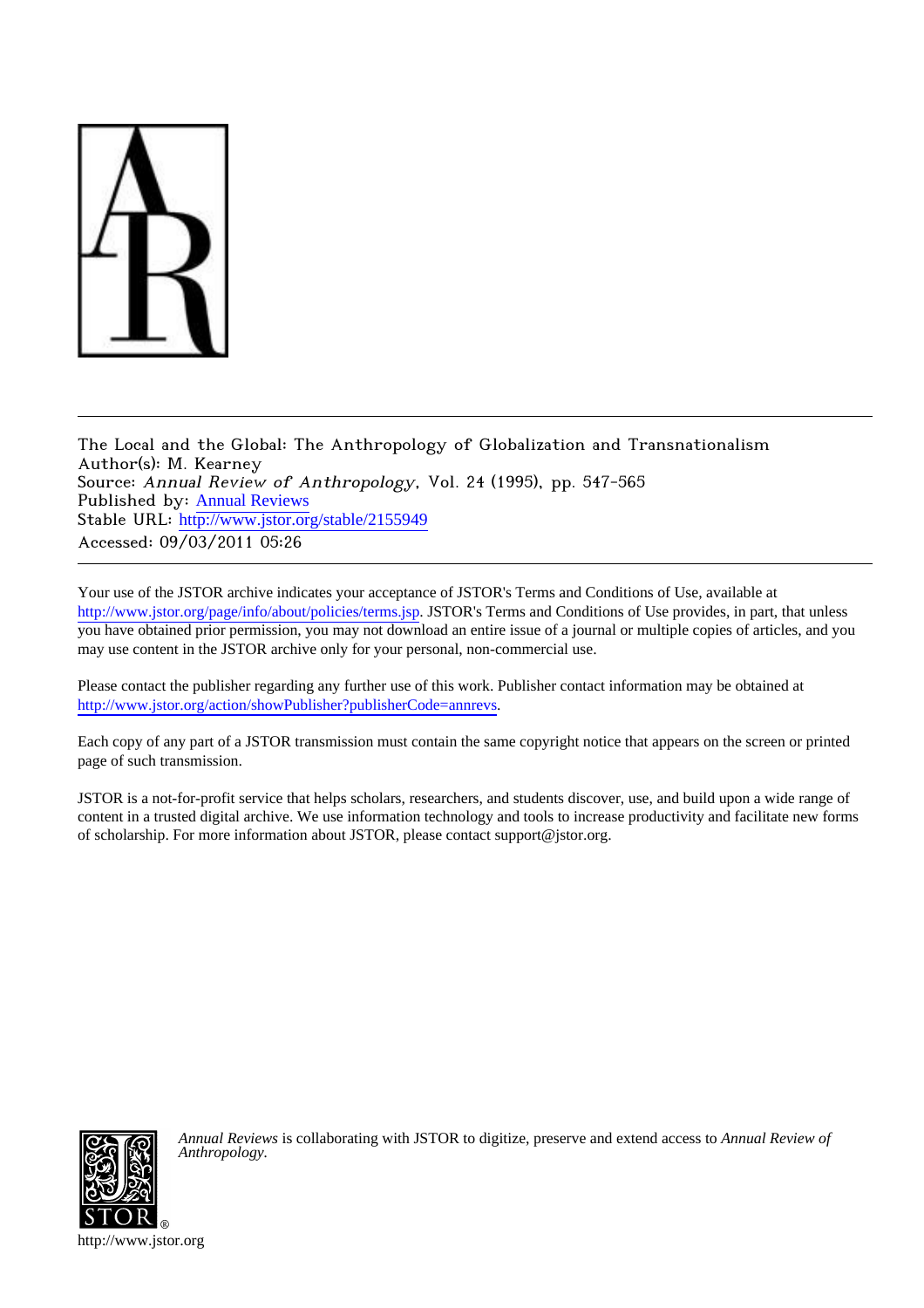# THE LOCAL AND THE GLOBAL: The Anthropology of Globalization and Transnationalism

# M. Kearney

Department of Anthropology, University of California, Riverside, California 92521

KEY WORDS: globalization, migration, diaspora, deterritorialization, identity

## **ABSTRACT**

This review examines current anthropological literature concerned with migration and other forms of population movement, and with the movement of information, symbols, capital, and commodities in global and transnational spaces. Special attention is given to the significance of contemporary increases in the volume and velocity of such flows for the dynamics of communities and for the identity of their members. Also examined are innovations in anthropological theory and forms of representation that are responses to such nonlocal contexts and influences.

# **Introduction**

The American Anthropological Association's (AAA's) 1994 Survey of Departments reports the following predictions by department chairs concerning directions of anthropology in the next 25 years: 1. There will be "greater emphasis on the contemporary world and processes of global change": 2. anthropology will become "more interdisciplinary"; and 3. "sociocultural anthropology will find it increasingly advantageous to involve its faculty [in programs]...such as sustainable development, world ecology, environmental studies, comparative global perspectives, global interdependence and internationalization" (40:1). This trend is already well advanced as evidenced by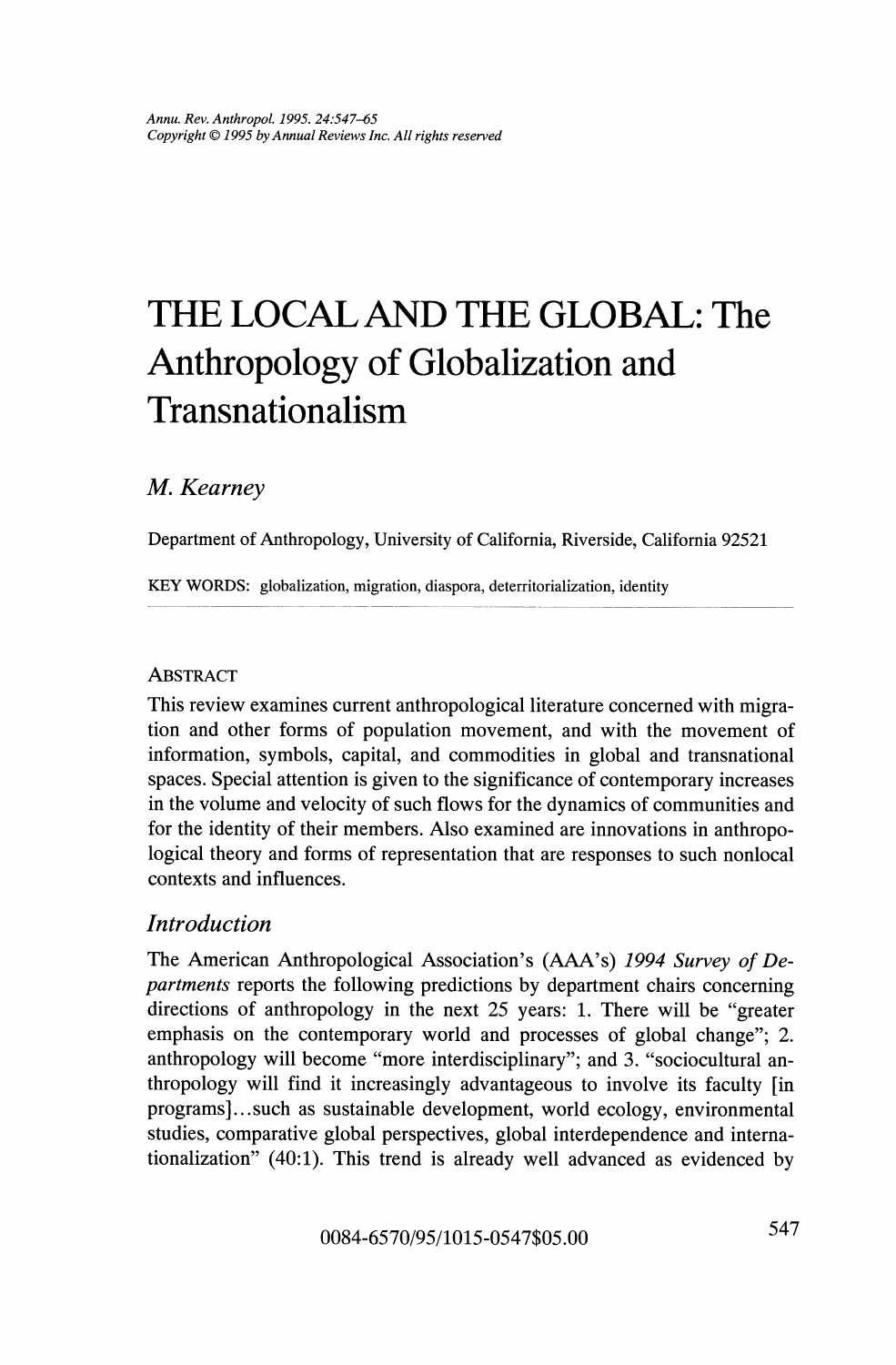recent publications, conferences, papers, and sessions at the 1994 Annual Meeting of the AAA, and introductory cultural anthropology texts. This review examines recent work concerning community, migration, identity, and anthropological theory in global and transnational contexts.

The land surfaces of the earth are mostly divided into national territories. Globalization as used herein refers to social, economic, cultural, and demographic processes that take place within nations but also transcend them, such that attention limited to local processes, identities, and units of analysis yields incomplete understanding of the local (7:11-12). In other words, we are dealing with "the intensification of world-wide social relations which link distant localities in such a way that local happenings are shaped by events occurring many miles away and vice versa" (38:64). Furthermore, implicit in this idea is the assumption that globalization is deepening. Given cultural anthropology's commitment to study of local communities, globalization has implications for its theory and methods. Also, given the national character of anthropology, centered as it is in the so-called Western nations, globalization entails certain displacements of the production of anthropological knowledge from its historic national institutional and cultural contexts to other sites. One is tempted to say such displacement is from center to periphery, but as discussed below, globalization implies a decay of that distinction.

Transnationalism overlaps globalization but typically has a more limited purview. Whereas global processes are largely decentered from specific national territories and take place in a global space, transnational processes are anchored in and transcend one or more nation-states  $(7:5-10; 64)$ . Thus transnational is the term of choice when referring, for example, to migration of nationals across the borders of one or of more nations (42–44, 70). Similarly, transnational corporations operate worldwide but are centered in one home nation.

The "nation" in transnational usually refers to the territorial, social, and cultural aspects of the nations concerned. Implicit in anthropological studies of transnational processes is the work of the "state," as for example the guardian of national borders, the arbiter of citizenship, and the entity responsible for foreign policy. Transnational and global phenomena conflict with the jurisdiction and power of states and are what might be called "trans-statal." This term has not gained common usage, but the conditions suggesting it are reflected in the works of those who write about globalization and transnationalism.

Transnational calls attention to the cultural and political projects of nationstates as they vie for hegemony in relations with other nation-states, with their citizens and "aliens." This cultural-political dimension of transnationalism is signaled by its resonance with nationalism as a cultural and political project, whereas globalization implies more abstract, less institutionalized, and less intentional processes occurring without reference to nations, e.g. technological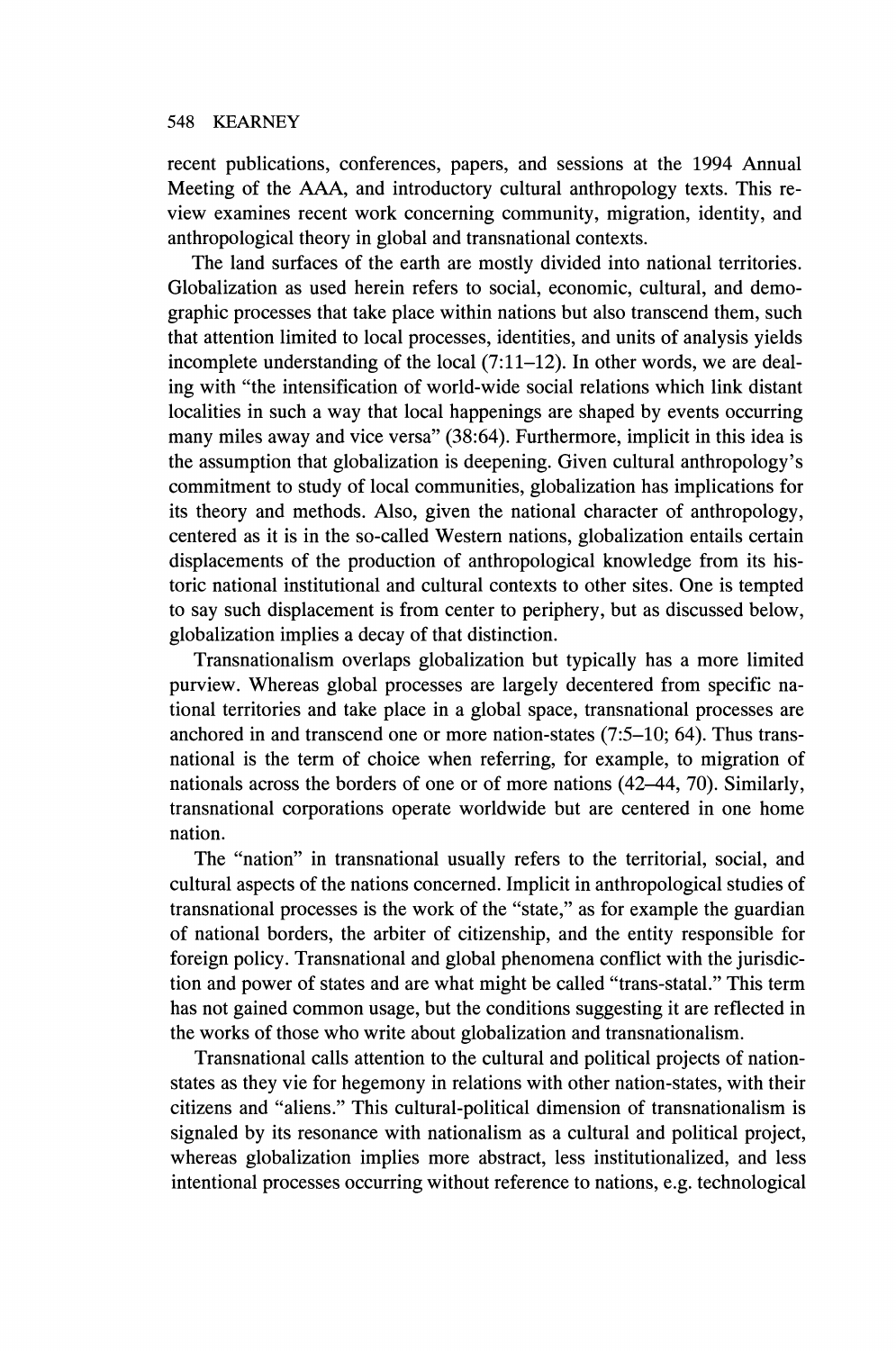developments in mass international communication and the impersonal dynamics of global popular and mass culture, global finance, and the world environment. This distinction between the universal and impersonal character of the former versus the political and ideological dimensions of the latter is indicated in the form of the terms as used herein, that is, use of the suffixes *-ization* versus *-ism*, respectively.

Anthropological knowledge and practice have long been responsive to these processes, but only recently has a global sociology of knowledge emerged. For example, Brenneis (13) reports on rhetorical practices within the National Science Foundation (NSF) as it seeks to conceptualize global research problems that demand a rethinking of intellectual and political borders. Similarly, Bourdieu (10, 11) speaks to a changing global sociology of knowledge in which he extends his notion of the scientific field to a world context with a hierarchy of national social sciences in which dominant ones impose categories of perception and evaluation that distort the production of knowledge in and about the dominated nations. Below I examine the impact of globalization not only on the findings and theories of anthropology, but also on several of its epistemological categories.

## **Global Theory**

A proposition explored in this review is that movement is taking place in sociocultural anthropology from what might be called a modern constellation of general theory and problems to anthropological theory and problems appropriately called global. If such a shift is occurring, then the new perspective should be expressed as a reconfiguration of the images and assumptions of several basic world-view universals (69), namely space, time, and classification.

Globalization mediated by migration, commerce, communication technology, finance, tourism, etc entails a reorganization of the bipolar imagery of space and time of modern world view, which is also expressed in modern anthropological theory. It is a progressive bipolar time stretching between the beginning and the end of history. The spatial correlate of this time has metropolitan centers and peripheral sites stitched together by dendritic lines of communication that are replicated in hierarchical branching systems of classification and administration.

Globalization entails a shift from two-dimensional Euclidian space with its centers and peripheries and sharp boundaries, to a multidimensional global space with unbounded, often discontinuous and interpenetrating sub-spaces. Movement in this direction has gone hand in glove with theory and research that refocused attention from communities bounded within nations and from nations themselves to spaces of which nations are components. A major milestone in this shift is Wallerstein's (135) first volume of The Modern World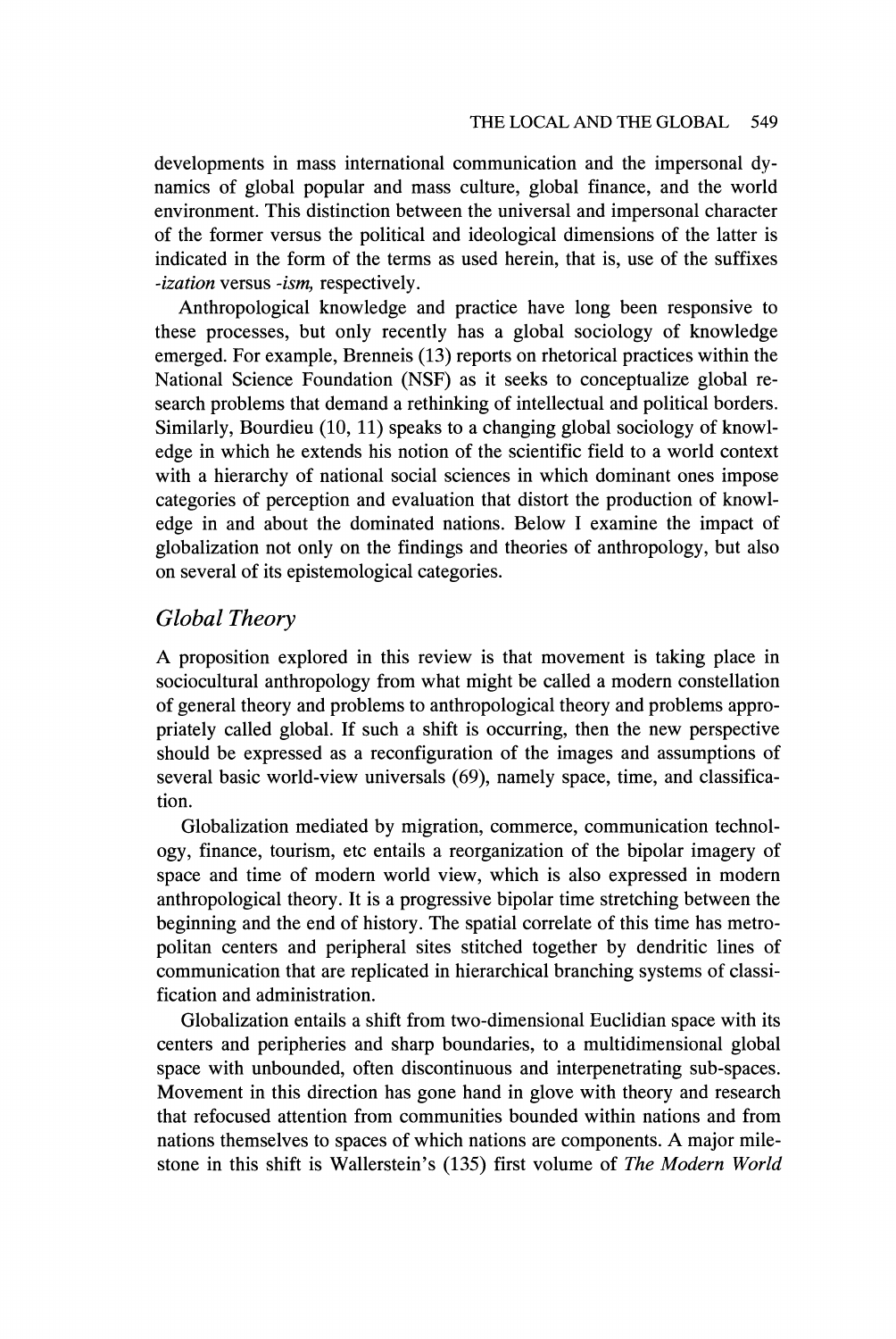System, which offers a view of global relationships in the late fifteenth and early sixteenth centuries, within what Wallerstein calls a European worldeconomy. It is not a political entity, but rather an unprecedented economic integration unlike empires, city-states, and emerging nation-states, which are forms it encompasses  $(135:15)$ . Although the world-system is primarily an economic system, Wallerstein's charting of it lays the base for subsequent attention to global aspects of culture and identity (see below). What were its bounds? Anticipating a theme examined below, Wallerstein presciently noted, "it is hard to speak of boundaries" (135:15; see also 1a, 77).

World-system theory drew heavily on dependency theory (e.g. 19, 27), but whereas dependency theory envisioned history as the unfolding of relationships between nations and their colonies, and between developed and "dedeveloped" nations, world-system theory displaced the zone of analysis to a global space within which nation-states were relativized with other units. Furthermore, whereas dependency theory envisioned centers and peripheries, world-system theory supported a more complex, less polar imagery of spacetime, with a "semi-periphery" interposed between the centers and the peripheries. This spatiality of history offered a more decentered view of differentiation than the imagery of distinct centers and peripheries and moved thinking toward an imagery of the local in the global. But as Grewal & Kaplan  $(55:11)$ note, "[w]hat is lost in an uncritical acceptance of this binary division is precisely the fact that the parameters of the local and global are often indefinable or indistinct—they are permeable constructs. How one separates the local from the global is difficult to decide when each thoroughly infiltrates the other."

As for time, so hegemonic is the idea of development in the master narrative of progress embedded in anthropological thought that there is no good term for its antithesis, i.e. a nonteleological sense of time, although such an attitude is being expressed increasingly (e.g. 29, 30, 32). Dependency theory proposed de-development, a marked term that affirms a primary, unmarked natural status to development. The image of unilineal time informing theories of development, i.e. time running from lesser to greater development, is logico-structurally consistent (69) with the binary space of centers and peripheries. A theme examined below is the implosion of peripheries into centers, effected by transnational migration, global marketing, electronic media, and tourism. This implosion also has implications for the eschatological vision of developmental thinking and creates the social conditions in which other courses for global history can be imagined. Nonteleological thinking has long prevailed in biology, a science that recognizes the randomness of evolutionary processes and the commonness of species extinction. A comparable awareness of possible global human destinies is entering the social sciences via demogra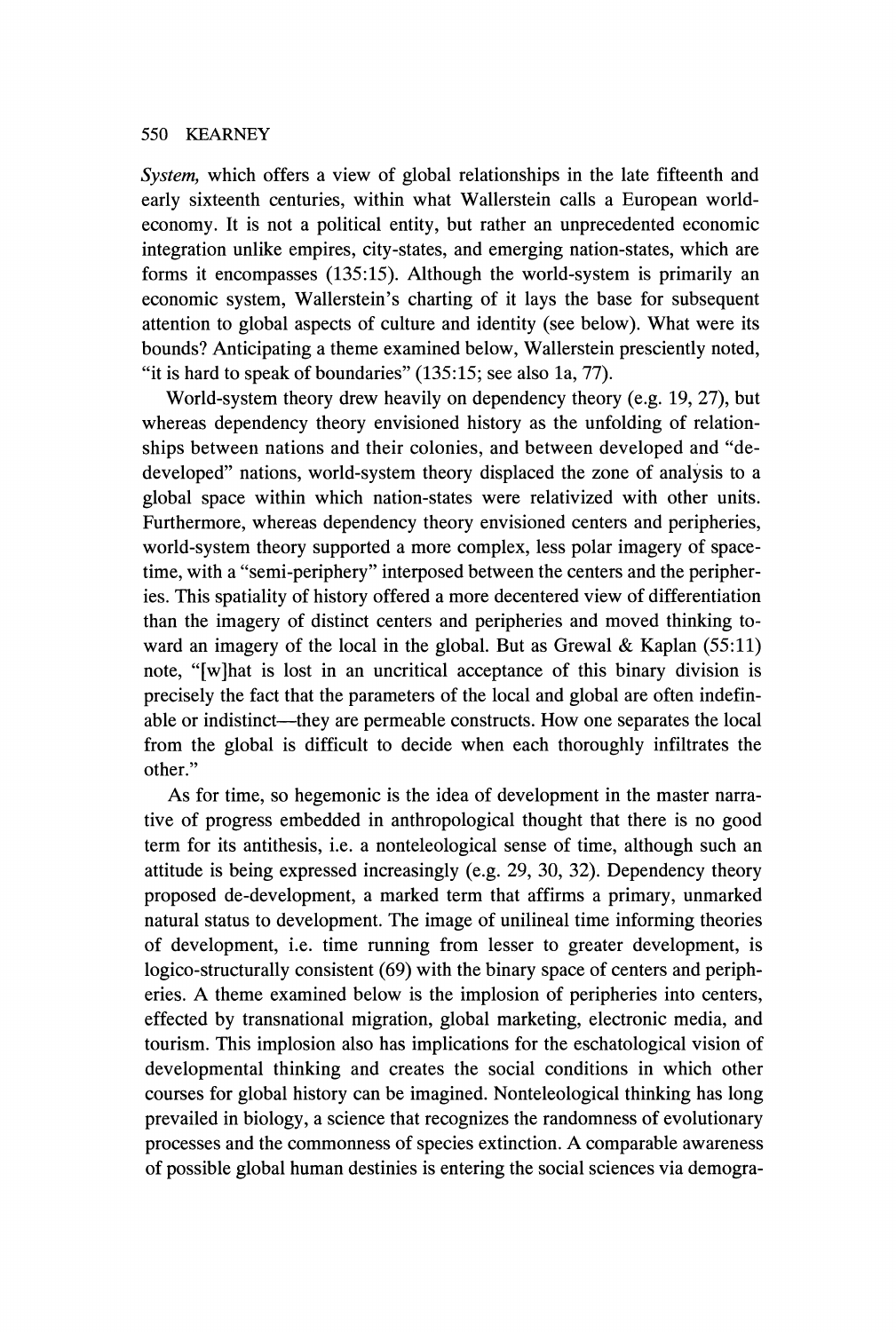phy, in which one finds less than sanguine views regarding the developmental potential of many global regions (see e.g. 23).

Movement toward global theory also corresponds to some postcolonial displacement of the loci, authors, and subjects of historiography from central elites to the periphery, even as the spatial and categorical distinctions between center and periphery lessen. In the modern era this displacement begins with dependency theory, most of the authors of which are Latin Americans writing from the periphery. Nevertheless, the history of the modern world as portrayed by dependency and world-system theories is somewhat of a subjectless history. Wolf (139) advanced this displacement by writing about "the people without history" within a global perspective. This trend continues to deepen. Thus, whereas the precursors of global theory focused on the economic aspects of production, trade, colonialism, and imperialism, contemporary anthropological global theory is innovating theories of culture, social organization, and identity for global and transnational persons and communities.

The most cogent and comprehensive analysis of changing images of time and space associated with globalization is Harvey's (66). Although not dealing with globalization per se, Harvey's thesis is that a marked acceleration in a secular trend of time-space compression in capitalist political economy is central to current culture change. Time compression results from the imperative in capitalism to constantly shorten the average turnover time between investment and the taking of profit. During periods of capitalist restructuring, changes are made that markedly reduce turnover time by shrinking barriers to production, marketing, and profit taking, while also relocating production so as to disrupt worker solidarity. According to Harvey, "it is exactly at such moments that major shifts in systems of representation, cultural forms, and philosophical sentiment occur" (p. 239). The most recent shift began with the recession of 1973, occasioned in part by OPEC's raising oil prices and the Arab embargo of oil exports to the West. Western industries adapted to this situation by shifting from Fordist to flexible forms of production and accumulation (p. 145). Liberated from the fixity of smokestack industries, strategies of flexible accumulation took advantage of global opportunities in labor markets, research and development, materials, assembly, and marketing, thus spatially disaggregating business operations, while also decreasing turnover time by shifting from heavy to light industries and services. Reduction of turnover time was also facilitated by means for rapid transmission of information, goods, services, and capital. Overall this shift amounted to "another fierce round in that process of annihilation of space through time that has always lain at the center of capitalism's dynamic..." (p. 293). For Harvey, such postmodernism is not a definitive historic break, but instead is a technological, social, and cultural reflex of contemporary capitalism as a global process.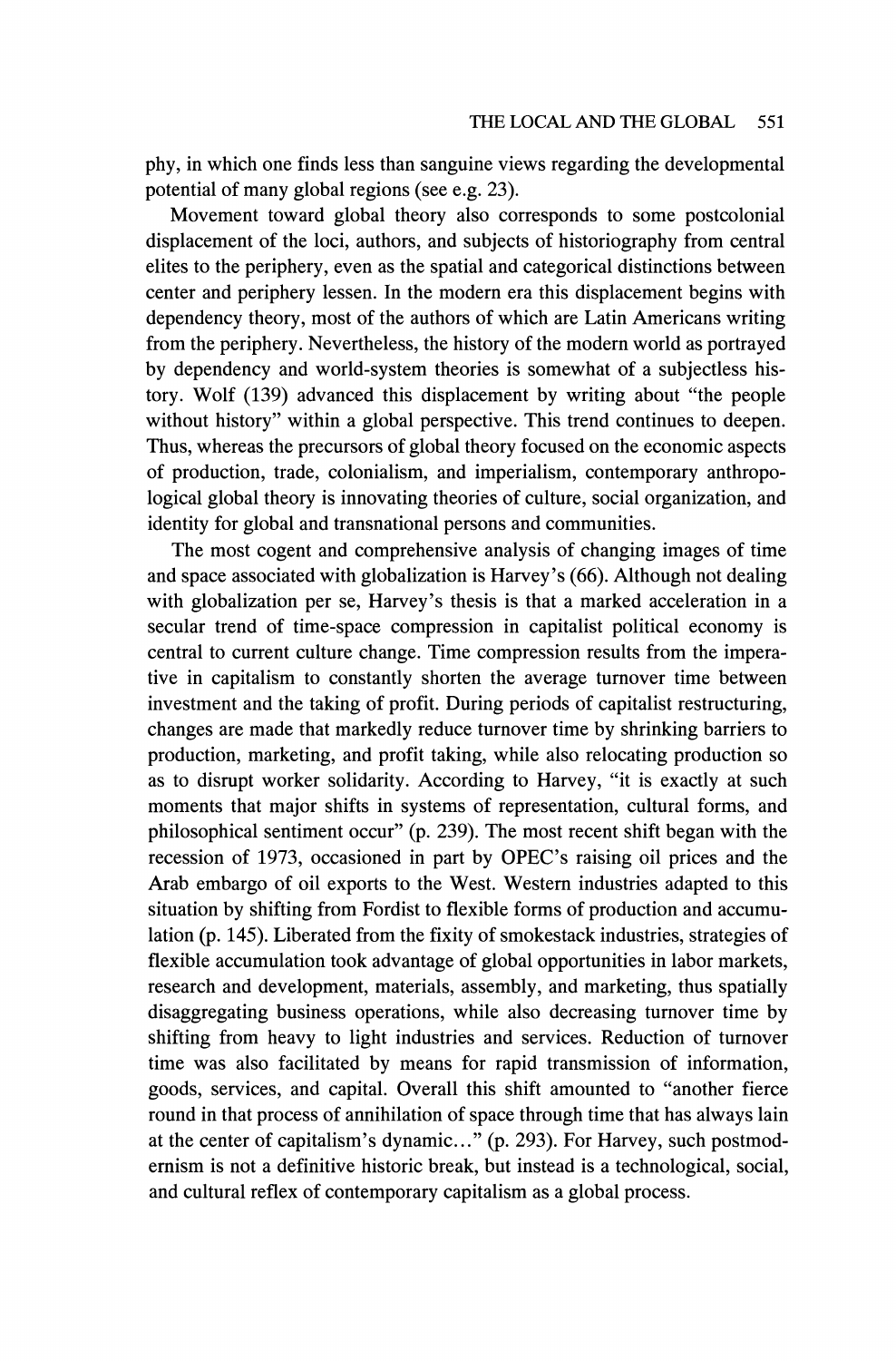# Urban Anthropology and the New Migration

In the 1980s the city also emerges as a site for the reworking of imagery of center and periphery by urban sociologists who reject a view of urban space as bounded centers that contrast with rural hinterlands in favor of polycentric approaches. Working within Lefebvre's (82) "production of space perspective," Gottdiener (52) says that contemporary US urban space of late capitalism is "decentered," "deconcentrated," and "polynucleated," and as such is a qualitatively new form of multidimensional space, unlike the two-dimensional, planar space of map makers. The functional integration of this space "depends less upon horizontal relations of spatial integration emphasized by concentric zone pictures and more upon hierarchically structured linkages to global system processes, such as capital accumulation and the new international division of labor..." (p. 76). Gottdiener's thesis about social space in the United States is consistent with spatial imagery in the works of other urban sociologists and anthropologists who are rethinking relationships between centers and peripheries, between rural and urban spaces, and indeed the collapse of distinction between them (e.g. 24, 58, 59, 76, 122, 123).

Sassen (114), like Harvey (66), looks at the shift from Fordist production with its vertical integration to increased informalization of the economy and decentralization, but Sassen also focuses on the survival strategies of Third World immigrants in cities such as New York and Los Angeles, which are adaptations to these macro trends (see also 33, 107, 115). The distinctive sociology and cultural dynamics of immigration to the United States in this new structural conjunction is also the subject of Newcomers in the Workplace: Immigrants and the Restructuring of the U.S. Economy (81), which should be read with Structuring Diversity: Ethnographic Perspectives on the New Immigration (80). These two volumes present an array of ethnographically grounded case studies that document human dimensions of the economic and technological reorganizations addressed by Harvey and Sassen. The papers in these books reveal how non-assimilative cultural and economic differentiation is perpetuated and often deepened as a result of transnational migration within the context of post-Fordist global restructuring. Work in urban anthropology on post-melting pot patterns of immigration (e.g. 57, 79, 130) in the 1980s has deepened and become more concerned with historical-structural and global processes. Such an approach also informs Palerm's work on binational agricultural systems and migrant settlement patterns (e.g. 103-105).

# *Deterritorialization*

Running through the literature on globalization is a concern with how production, consumption, communities, politics, and identities become detached from local places. The term deterritorialization has several usages that speak to such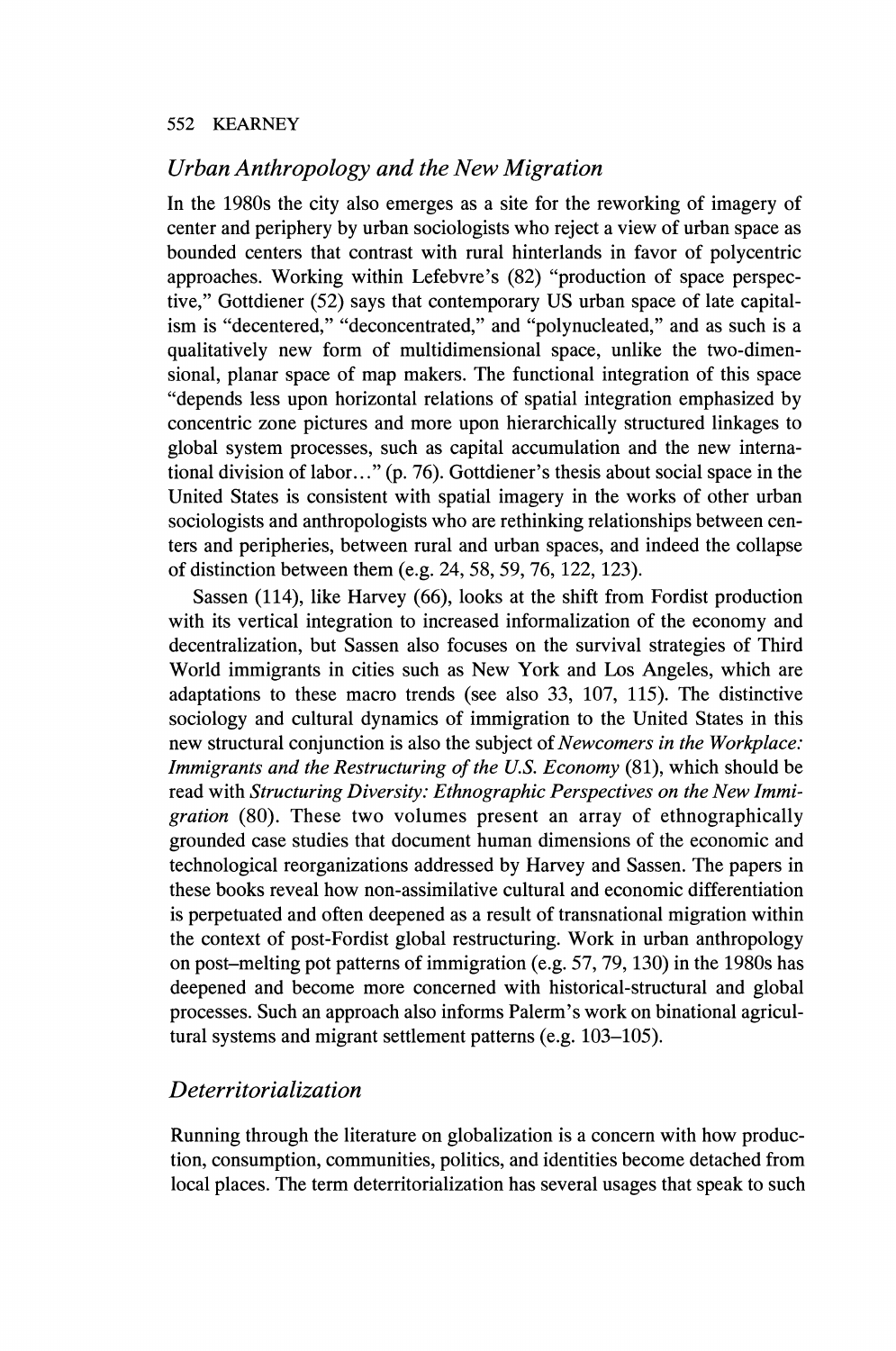processes. As noted above, Harvey discusses how capitalist enterprises control time and space by relocating operations. As he puts it, "any struggle to reconstitute power relations is a struggle to reorganize their spatial bases," which is why capitalism constantly deterritorializes and reterritorializes (66:238).

Transnational migrants move into and indeed create transnational spaces that may have the potential to liberate nationals within them who are able to escape in part the totalizing hegemony that a strong state may have within its national borders (e.g. 22, 71, 112, 113). But as Basch et al (7) argue, a deterritorialized nation-state may extend its hegemony over its citizens who, as migrants or refugees, reside outside of its national boundaries. For example, President Aristide of Haiti has referred to Haitians in the United States as constituting a "tenth province" in addition to the nine within the national territory of Haiti (7:146ff; 108:190). Such "[d]eterritorialized nation-state building is something new and significant, a form of post-colonial nationalism that reflects and reinforces the division of the entire globe into nation-states" (7:269). Deterritorialization in this sense contrasts with the concept of diaspora whereby people imagine themselves as a nation outside of a homeland. But in the case of the deterritorialized nation-state, a people may be "anywhere in the world and still not live outside the state" (p. 269).

Another sense of deterritorialization has to do with the construction of "hyperspaces," i.e. environments such as airports, franchise restaurants, and production sites that, detached from any local reference, have monotonous universal qualities. Similar to these deterritorialized spaces are hyperreal places such as amusement parks and wax museums in which simulacra are seen as more real than the real thing (28). Quite insightful, but somewhat theoretically detached from political economy, is Appadurai's notion of the global spaces in which current cultural flows occur, i.e ethnoscapes, technoscapes, finascapes, mediascapes, and ideoscapes (3:11; see also 4). Theory and research are growing on virtual communities, identities, and information access made possible by the World Wide Web and the Internet (see e.g. 98). Finally, in Deleuze & Guattari's (26) provocative use, de- and reterritorialization is a grand metaphor for oppositions between kinds of spaces, flows, and classification of identities peculiar to states versus nomadic forms (see below).

# **Global Implosion**

Early expansion of the capitalist world-system fed off of preexisting spatial differences between capitalist and noncapitalist formations in which primitive accumulation was a pump primer for the deeper extraction of value from the former as peripheral communities were inexorably subsumed to core areas and transformed into de-developed communities in the process. For the earlier phases of this hegemony of the center, the image of a spreading inkblot is appropriate. But such a process is limited by the sphericity of the earth. For in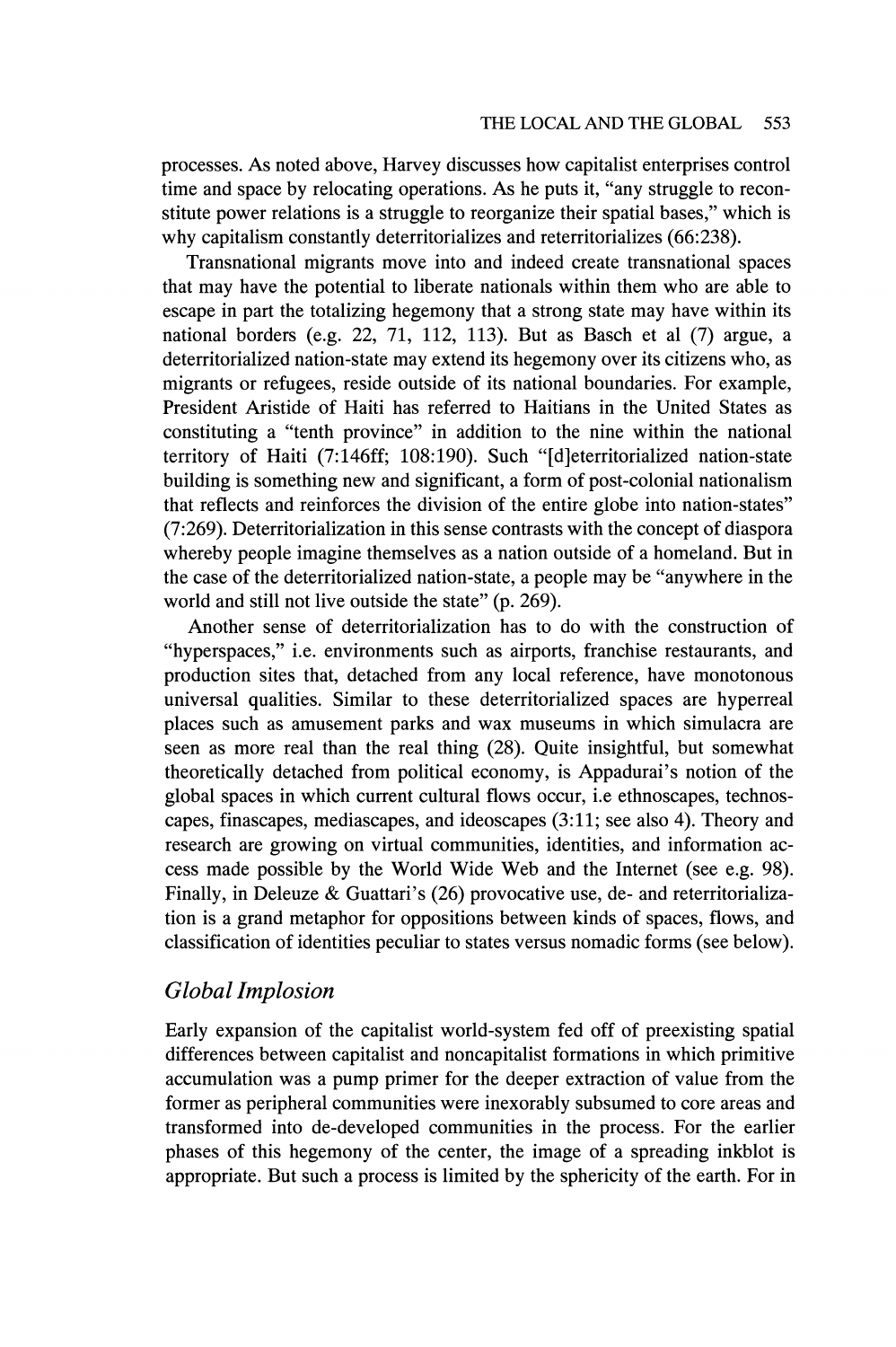its embrace of the noncapitalist regions of the world, the arms of the core have now come back onto itself, and in doing so, obviate the distinction between developed core and de-developed periphery.

The explosive outward movement of capitalism's power to differentiate has thus gone full circle and is now falling back onto itself, imploding into its cores and reducing their difference from their peripheries. The Vietnam War was one such implosion of the periphery into the center (see below and 87:xvi). Although most of the combat was in Southeast Asia, the war also imploded into living rooms across the United States as the first major televised war, thus marking a new relationship between global media communication and consciousness. The war also imploded into the United States with the return of veterans and the arrival of refugees (e.g. 119). Ironically, it was the latter who experienced the lesser difficulty adapting to postwar US society, although they did so as part of a post-melting pot migration.

Such "peripheralization at the Core" (116, cf 110) became apparent in studies of the "new immigration" after 1950 (14), which included high percentages of undocumented persons, refugees, and women coming from non-Western nations. This new migration, which has reconfigured urban anthropology, makes it reasonable to speak, for example, of "the Caribbeanization of New York City," (130) or to refer, as pundits do, to Los Angeles as "the capital of Latin America," although Miami is a strong contender for that distinction (see also 65). Former concern with assimilation in migration studies has given way in contemporary work to examination of the persistence and creation of difference among, for example, Senegalese in Italy (20), Algerians in France (99), Moroccans and other nationalities in Spain (39), Turks in Germany (90), Asians and Mexicans in California (1, 83, 119), Indians in the United States (84), and West Indians and Sikhs in England (53).

The analysis of global economic relations by dependency and world-system theories laid the base for the global study of cultural and symbolic capitals, which like ores, plantation crops, and other raw materials are extracted from peripheral areas and refined for consumption in the metropoles. For example, Savigliano (117) examines the transnational transformations of the tango as a working-class dance from Argentina that was exported to Europe where it was refined—one might say re-class-ified—and then imported in this genteel form to Japan, while also being recycled back to Argentina as a national symbol appropriated by proletarians and elites alike in a neocolonial context.

Such global flows of ethnic art, dance, and cuisine are comparable to the deterritorialization of migrants whose identities are transformed in the transnational spaces that they enter. But whereas ethnic insignia and commodities may be consumed as symbolic capital, the bodies of most transmigrants from the same communities render cheaply paid labor power, which fuels post-Fordist economies (e.g. 80, 81, 85, 101, 111, 116, 140).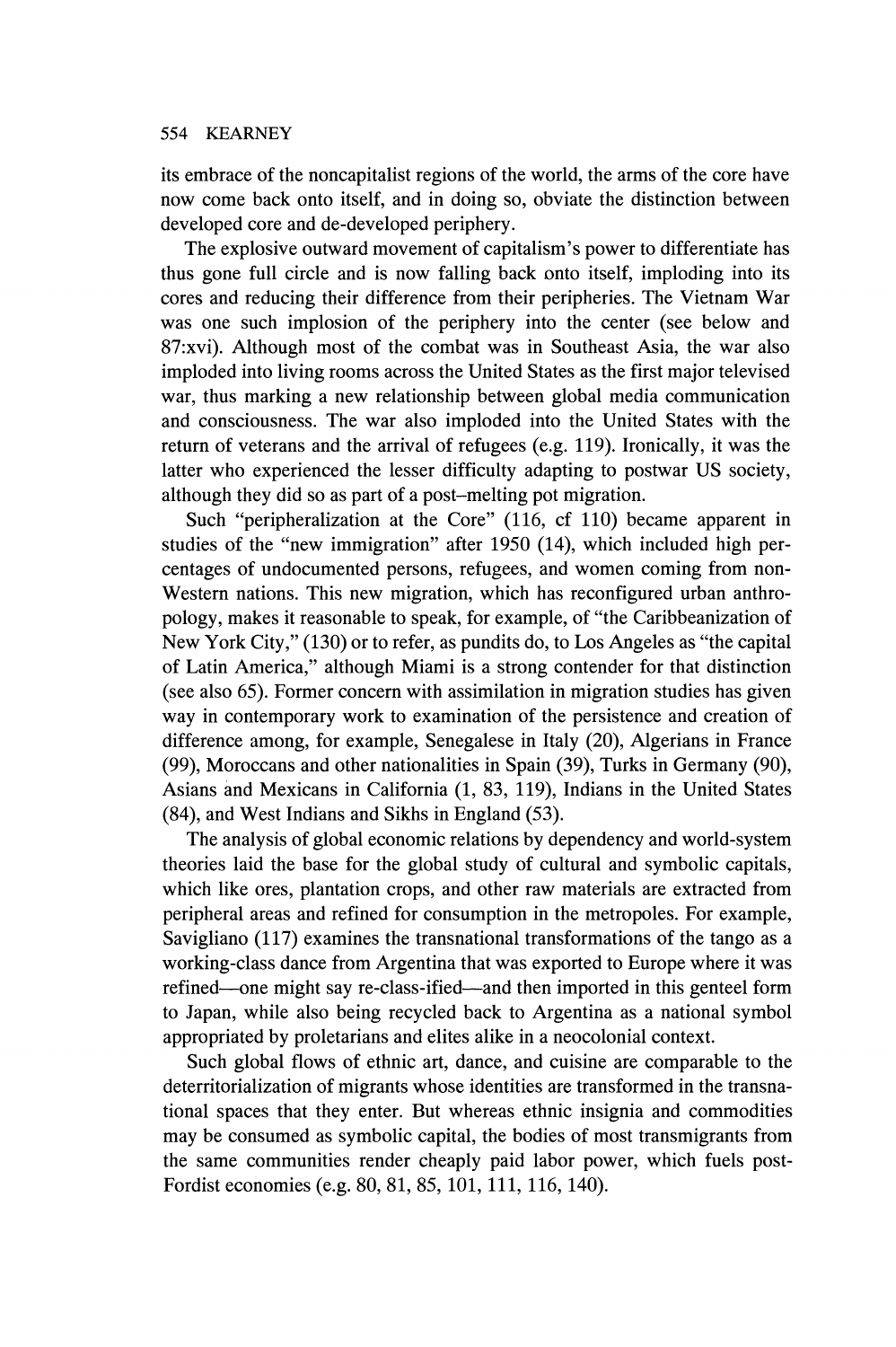## Media and Time-Space Compression

Three successive paradigms have dominated the study of international communications. An initial communications and development approach in the 1960s, which assumed an overall cultural homogenizing impact of transnational media, was challenged subsequently by a cultural imperialism model inspired by dependency theory. This latter orientation was modified later by a revisionist cultural pluralism model, which is still exploring the dynamics of media in a world in which the distinction between centers and peripheries has largely dissolved with respect to media production and consumption  $(124:119-121;$  see also 91). Southern nations are now producing and exporting massive quantities of movies and television programming to northern countries. Among many examples of such "reverse cultural imperialism" are massive flows of Brazilian and Latin American media to Portugal and the United States, respectively (124:121; see also 61).

Another form of compression is effected by what can be called global media. Examples of global media include the CNN and MTV television networks (61), the programming of which is directed at and consumed by what might be called horizontal audiences, rather than vertical ones. Thus CNN is consumed by middle-aged and older viewers, business people, government officials, policy makers, and local news services around the world. Similarly, MTV disseminates a similar non-local identity, but one directed at global youth and mediated largely by music videos. Chambers notes that in such contemporary popular musical styles and forms, with their collage kind of eclecticism, "a strong sense of 'the Other' is replaced...by a weak sense of 'the others" (cited in 66:301).

# Tourism and Globalization

The pressure to decrease turnover time between investment and profit making, the compression of space, the shift from production to services, the scrambling of and the invention of traditions, and a heightened production and consumption of simulacra all come together in the world's largest industry, tourism. Like television channel surfing, commercialized tourism promotes the consumption of fleeting images, experiences, and sensations patched together in the collage-like, pastische effects noted by commentators on postmodern culture.

Urry (132) proposes a sociology of tourism centered on examination of the changing forms of the "tourist gaze" per Foucault's analysis of historically specific ways of seeing. In contrast, MacCannell (87) builds his theory of tourism on Marx's ideas about production, extended to include the production of commidifiable experiences. Thus he comes closest, perhaps, to a compre-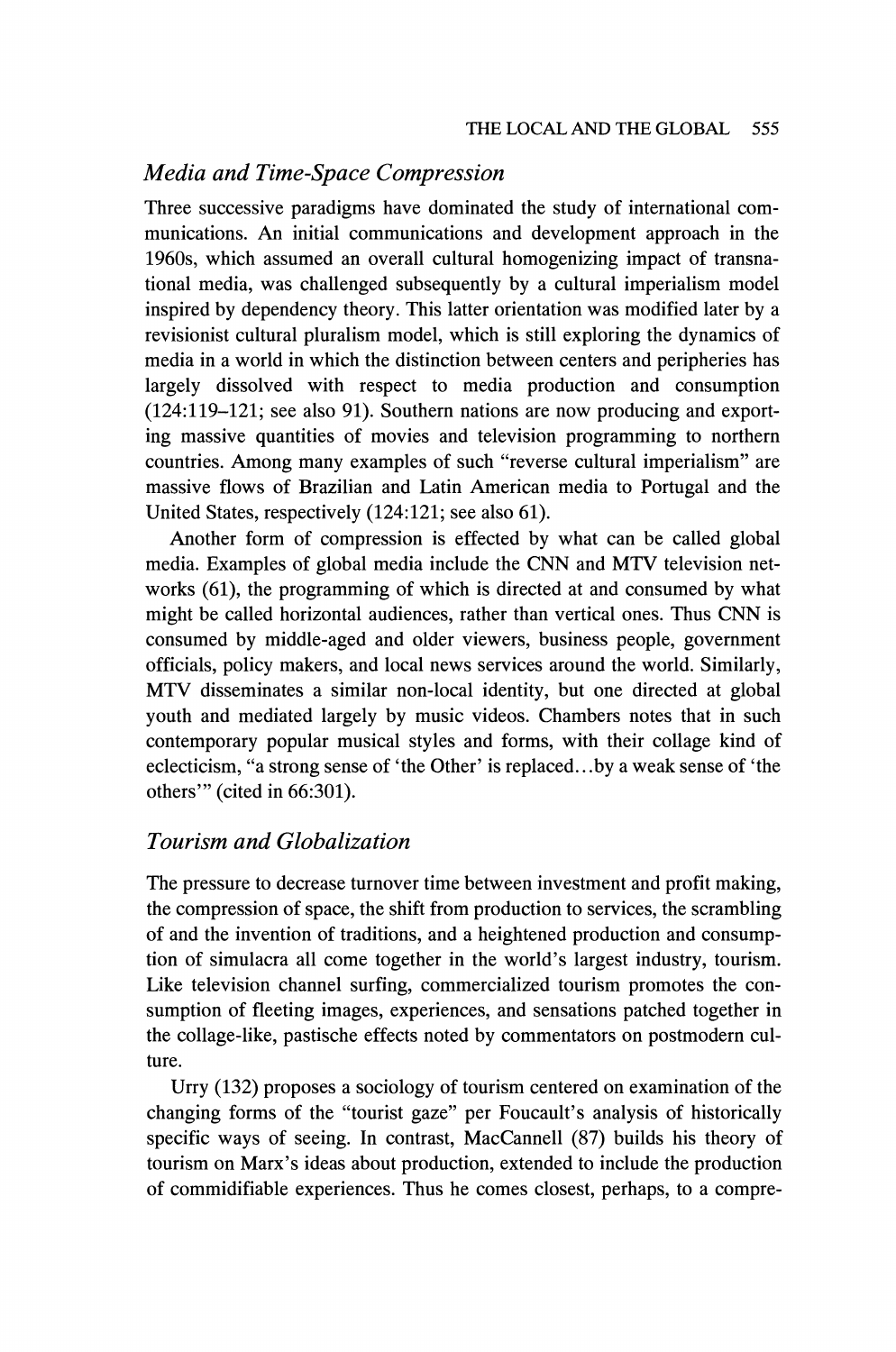hensive anthropological theorization of tourism, which embeds it in the economic and cultural conditions of contemporary global capitalism.

Much of the ethnographic material and analysis needed to round out a project such as MacCannell's is available (e.g. 121). But most anthropology of tourism is the study of tourism as it relates to other issues, such as folk art and crafts (e.g. 20, 95, 96, 126, 127) and development (see e.g. 121). A major theme in much of this literature is how the production of local traditional identities, as expressed in crafts, festivals, architecture, and cuisine, is driven by commercial and state policies played out in global economic and political fields unanticipated by theories of development and modernization (see e.g. recent issues of the Annals of Tourism Research).

## Globalization, Identity, and the Culture Concept

A landmark in the study of cultural processes played out on a global scale is the founding in 1988 of the journal *Public Culture*, which is devoted to exploration of global cultural flows. Central to this project is a displacement of inquiry from an intellectual space shaped by "the distinction between 'first,' 'second,' 'third' and 'fourth' worlds" and the conceptions of modernity and history they imply regarding the homogenizing effects of cosmopolitanism (12.1). Furthermore, exploration of public culture involves a rethinking of culture theory in the contemporary world "where popular culture is often the product of urban, commercial and state interests, where folk culture is often a response to the competitive cultural policies of today's nation-states, and where traditional culture is often the result of conscious deliberations or elaboration..." (5:8).

Similarly, Borofsky notes that it is now difficult to bound a community as a "cultural group." Referring to Pukapuka, he says, "More than half of those one might deem as Pukapukans...live off the island, especially in New Zealand. Pukapukan cultural dynamics extend beyond its reefs-to Rarotonga, to Aukland, and to Sydney" (9:1-2; see also 100). Likewise, A Gupta & J Ferguson (unpublished manuscript) say that a view of "the world as a mosaic of separate cultures is what made it possible to bound the ethnographic object, as well as to see generalization from a multiplicity of separate 'cases'". They cite work that regards such boundedness and coherence "more as a narrative device than as an objectively-present empirical truth" (A Gupta & J Ferguson, unpublished manuscript; see also 68). It is somewhat ironic that while the conditions of transnationalism are causing anthropologists to reconsider the validity of the culture concept, the growth of transnational communities is causing the legal system to pay more attention to it as, for example, cultural considerations intrude into legal proceedings (e.g. 25, 86).

Awareness of growing dispersion, decentering, interpenetration, and general complexity of globalized and transnational communities is reflected in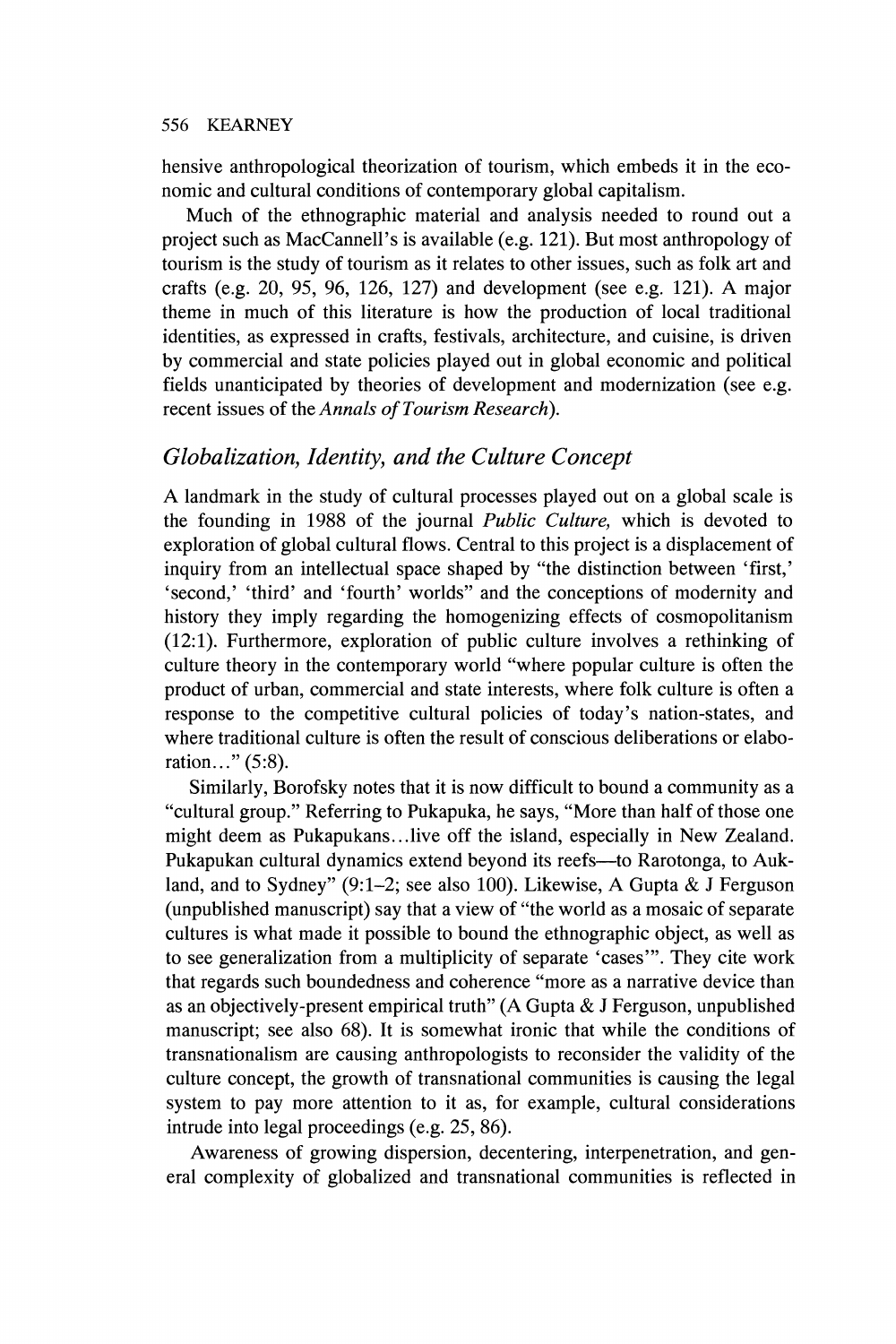anthropology as a rising concern with identity. Thus it is understandable that a new journal devoted to "global studies in culture and power" should be called *Identities* (41). Indeed, it is arguable that the culture concept as the cornerstone of US anthropology is giving way to concern with identity (e.g. 58, 77). Such movement is most apparent in work on gendered identities in relation to globalization (see especially 55, 67; also 36, 127, 129.

The culture concept grew out of mostly German romantic ideas regarding distinctive characteristics of peoples "rooted" in national territories (see e.g. 88). But according to a recent International Labor Organization report (113a), in 1992 there were an "unprecedented" 100 million people living outside of their natal countries, people who for the most part are scattered as a result of wars, unemployment, and poverty. As King (77:6) notes, "[i]t's not just that, increasingly, many people have no roots; it's also that they have no soil. Culture is becoming increasingly deterritorialized." Not only does deterritorialization obviate any notion of bounded cultures, but so does the constantly increasing volume and velocity of global transmission of information, images, simulacra, and stuff that is a diffusion of cultural traits gone wild, far beyond that imagined by the Boasians and creating a nightmare for contemporary cross-cultural correlational studies. Such flows require a reconsideration of presumably bounded culture areas. Thus, for example, Alvarez (1a) shows how the binary absoluteness of cultural areas and identities is giving way to models of border areas as places of interpenetrating spaces and more complex, nonunitary identities.

Growing appreciation of the complexity of identity, and its implications for the culture concept, was also noted by speakers in a session at the 1994 Annual Meeting of the AAA, "Rethinking the Cultural: Beyond Intellectual Imperialisms and Parochialisms of the Past," organized by Borofsky. In this session, Geertz underscored how contemporary people who live in close proximity often do not share a common culture, but instead interact with people who are dispersed, resulting in an increasingly interconnected world: "We are trying to find our field in a seriously scrambled world that does not divide itself cleanly at the joints into societies or traditions.... That makes the analysis of culture a far more awkward enterprise" (quoted in 138:A18). In the same session, Rosaldo asked, "What happens to notions of cultural uniqueness when individuals acquire cultural repertoires that are binational?" (quoted in 138:A18).

The anthropological analysis of personal and collective identity depends on some theory of classification. If indeed the world has turned a corner into a period of globalization that is distinctly different from the modern, then what are the implications for classification, considered not as an invariant subject of investigation in anthropology, but taken instead as a historically contingent world-view category able to assume different forms in different periods in the history of anthropology? Elsewhere I argue (73) that modern anthropological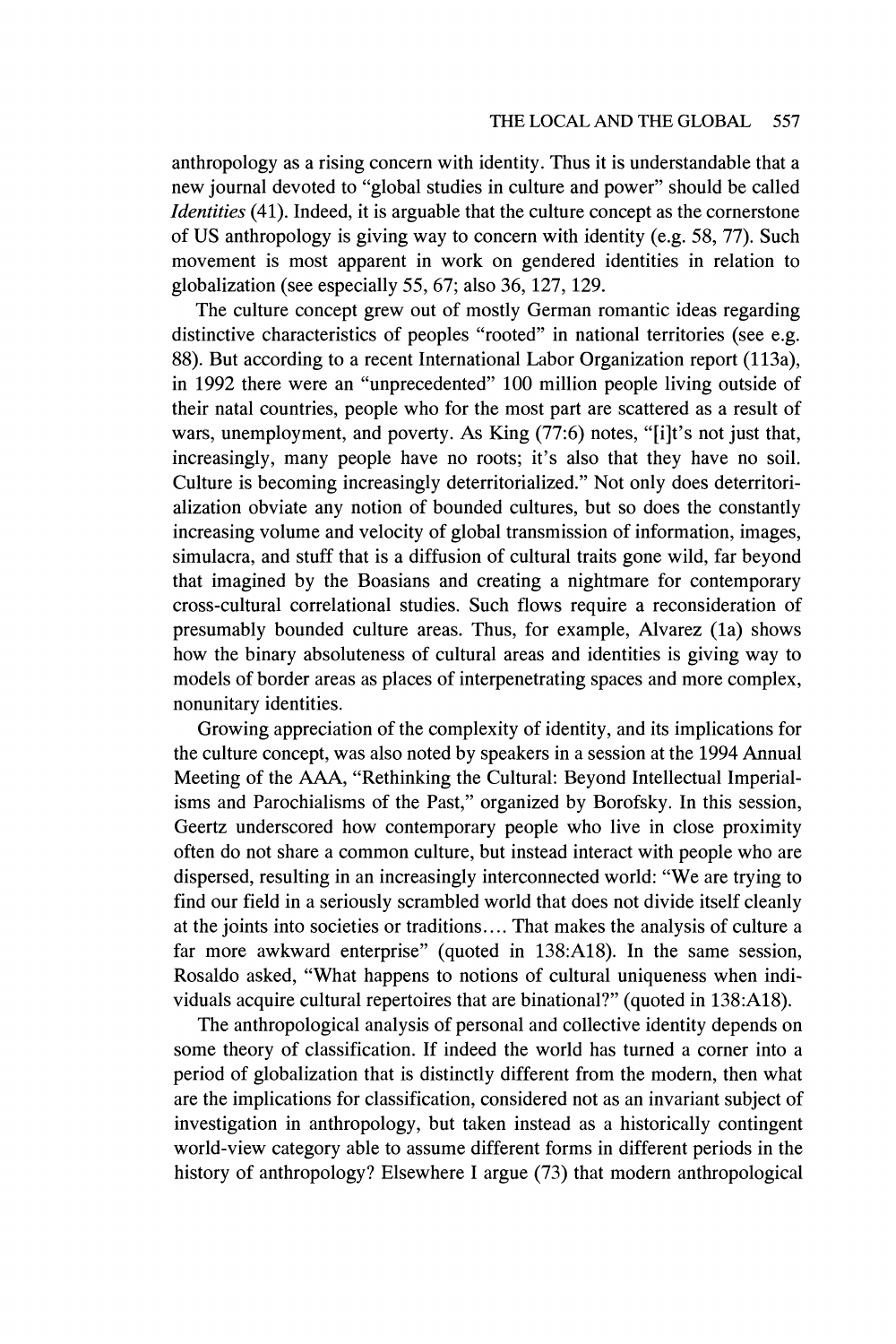classification of social types is a variant of "official" principles of classification that are predicated on presuppositions of unitary identities, i.e. of individuals as members of bounded groups, of which the most rationalized are modern nation-states. Such official individual identities are either-or categories, of which "citizen," and other officially licensed, credentialed, censused, and documented forms are variants. Such classification of individuals obeys a binary logic in which one either is or is not a distinct member of a category such as a nation, a military unit, or a firm. Modern anthropology has been enamored of this kind of classification as in, for example, ethnoscience, which assumes a binary either-or logic, the logic of the branching tree in which diacritica of identity become more and more discreet and distinctive until the unique form is identified. In contrast we can consider what form classification would take in an anthropology sensitive to globalized and transnationalized identities that resist official classification by being constituted in non-official social spaces such as transnational communities, informal economies, and border areas populated by "undocumented" persons (71). For example, Vélez-Ibañez (134) examines the life and work of Anzaldúa (2), who uses her lesbianism to transcend the multiple dualities of gender, race, ethnicity, class, and nationality that shape identity in the Mexican-US border area (see also 54). Similarly, Ong examines overseas Chinese who, "As postcolonial transnational subjects [call] into question not only stability in cultural identity, but also ties to a single nation-state, or even to a single imagined community"  $(102:747).$ 

Such identities escape in part from either-or classification and become defined more by a logic of "both-and-and<sup>n</sup>" in which the subject shares partial, overlapping identities with other similarly constituted decentered subjects that inhabit reticular social forms. The reticulum (fr. Latin, network) is a biological metaphor appropriate for the age of globalization. A reticulum cell is "[o]ne of the branched anastomosing reticuloendothelial cells that form an intricate interstitial network ramifying through other tissues and organs" (Webster's Ninth New Collegiate Dictionary, 1984). Such is the form of globalizing reticula, which ramify into nations, communities, and many other social bodies and spaces. Deleuze  $\&$  Guattari (26) propose a similar imagery with their "rhizome," which unlike a tree or its roots, "connects any point to any other point, and its traits are not necessarily linked to traits of the same nature...." The rhizome is "[u]nlike a structure, which is defined by a set of points and positions, with binary relations between the points and biunivocal relationships between the positions..."  $(26:21;$  cf 6). Such connections made by reticula and rhizomes are like those of a hypertext in which words are not classified in a hierarchical index, but instead have direct intratextual links. Other comparable decentered systems of networks are the Internet and the human brain. Thus, rhizomes and reticula suggest the form and physiology of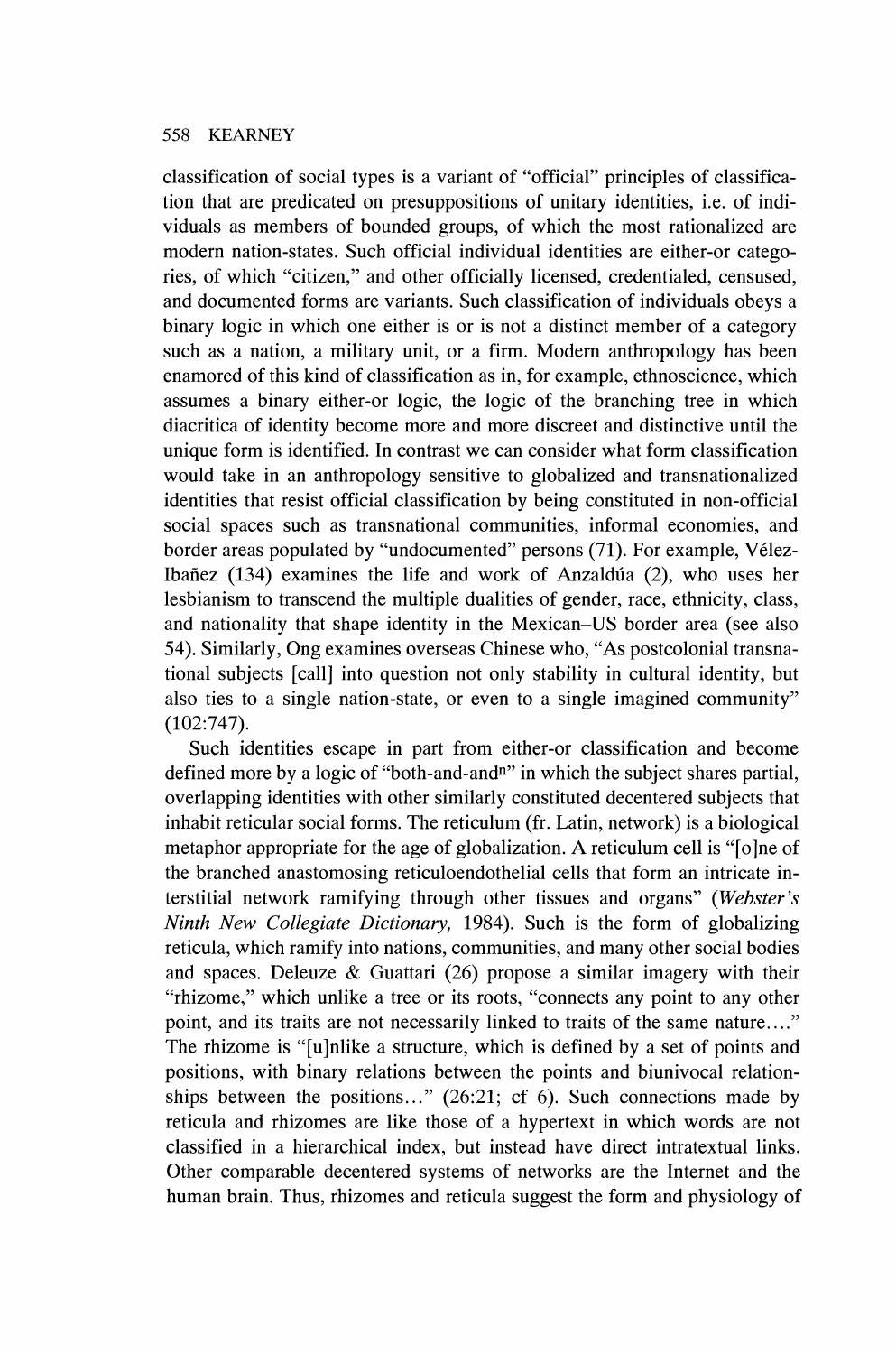nomadic transnational and global communities that flourish outside the striated space of the state.

## Global, Transnational, and Disasporan Communities

Transnational communities commonly refer to migrant communities spanning two nations (e.g. 21, 35, 47, 74, 113, 128; see also 45, 46, 57). One of the most detailed examinations of a transnational community is Smith's (120) account of one stretched between Southern Mexico and New York City. Growing academic concern with more widely dispersed diasporan communities is manifested, for example, with the founding in 1991 of the journal Diaspora. Gonzalez (49:31) distinguishes diasporas from other patterns of migration in that diasporas include a full cross-section of community members who are dispersed to many diverse regions of the world, and who yet retain a myth of their uniqueness and an interest in their homeland. Defined as such, diasporan communities contrast with global communities [see e.g. Ong  $(102)$  and Ong & Nonini (102a) on global Chinese, Ghosh (37) on Indians, Gonzales Gutierrez (51) on Mexicans, and Leonard (83) on how emigrants from Hyderabad construct Hyderabadi culture in diaspora]. Refugees and displaced persons are often the first generations of diasporan communities (109; see 88a). Indeed, refugees, displaced persons, and stateless persons (106) are becoming an increasing percentage of the world population, with identities that make concepts such as citizenship and resettlement problematic.

At the heart of current anthropological concerns with transnationalism, identity politics, migration, and human rights is the persistence, resurgence, or de novo emergence of ethnicity at a time when, according to modernization theory, it was to have been attenuated by robust nation-states (31, 48, 50, 62, 63, 93, 118, 125, 131). Some research links migration with ethnic conflict (50, 89, 90) and with nationalism (137).

Transnational spaces, identities, and communities pose difficult problems for ethnographic representation (90a). In certain ways, film has advantages over texts. One especially successful effort is Transnational Fiesta: 1992 (34a), which portrays a Quechuan community in Peru and Washington, DC. A transnational space and the life in that space is also the subject of *Oaxacali*fornia (141). This idea of Oaxacalifornia (Oaxaca plus California) is also explored by Grieshop & Varese's film (56), which portrays Mixtec transnationals whose lives span the Mexico-US border.

## **Global and Transnational Politics**

The metaphor "grassroots" is somewhat inappropriate for the organizational challenges facing deterritorialized popular groups attempting to defend themselves in a globalized world. As Basch et al note, "A global perspective on history, as well as the contingencies of the current historical conjuncture,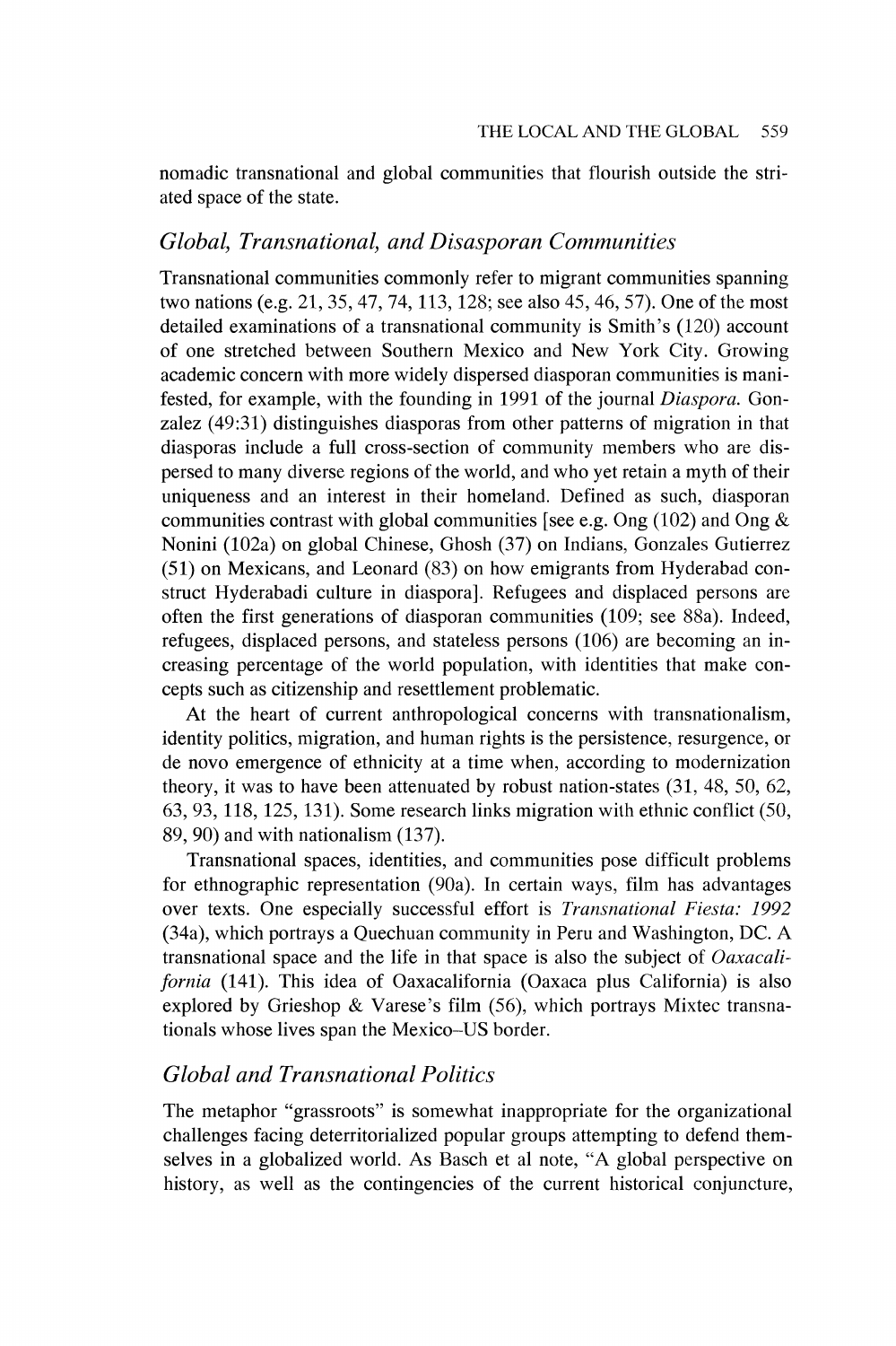challenge us to move beyond bounded visions of culture and society"  $(7:33)$ . The responses to this challenge by popular organizations in recent years have been novel and often empowering. One notable case is the global politics of indigenous peoples. Until recently most anthropologists regarded local indigenous groups as doomed to disappear, but much current work is reconceptualizing their resurgence within global and transnational contexts that often sustain and strengthen their organizations (e.g. 8, 16, 17, 18, 34), sometimes by providing contexts in which indigenous ethnicity can emerge (56, 72, 75, 93, 133). Nash (97) examines how incorporation of subsistence-based resistance movements into the capitalist world economy affects their political strategies.

Numerous indigenous groups have been able to reframe their disadvantageous relationships with the nation-states that encompass them by redefining their projects in the global space of environmentalism and human rights. The first strategy makes transnational alliances based on the recognition of the world as a global ecosystem of which indigenous peoples are an important part. And by defining their problems in terms of violations of their human rights, many indigenous groups have been able to gain support from the international human rights movement, which is able to put pressure on renegade states that abuse indigenous peoples (15, 92, 94). Global environmentalism and the international human rights movement are two examples of how the internationalization of new social movements increasingly is taking the form of nonaligned non-government organizations (17, 58).

Perhaps the most creative analysis of local politics and identities in transnational contexts is being doing done by non-Western feminists attempting to theorize and forge transnational feminist alliances. For such projects one finds little to build on in world-system and other global theories, which are notably silent on gender issues. Conversely, "feminist poststructuralist or psychoanalytic theorists do not utilize a transnational frame or consider colonial discourse or discourses of race" (55:3). Accordingly, Grewal & Kaplan (55) critique such varieties of global feminism as Western-centric models that fail to appreciate the specificities of local feminists identities as they are affected by global forces and that require global forms of organized resistance without submerging local conditions and identities in alien projects.

#### **ACKNOWLEDGMENTS**

This review has benefited from my participation in a Wenner-Gren symposium on "Transnationalism, Nation-State Building, and Culture," held in Mijas, Spain, in 1994. My thanks go to the organizers, Cristina Szanton-Blanc, Linda Basch, and Nina Glick Schiller, and to the participants. Thanks also to Bethany A Morrison for technical assistance.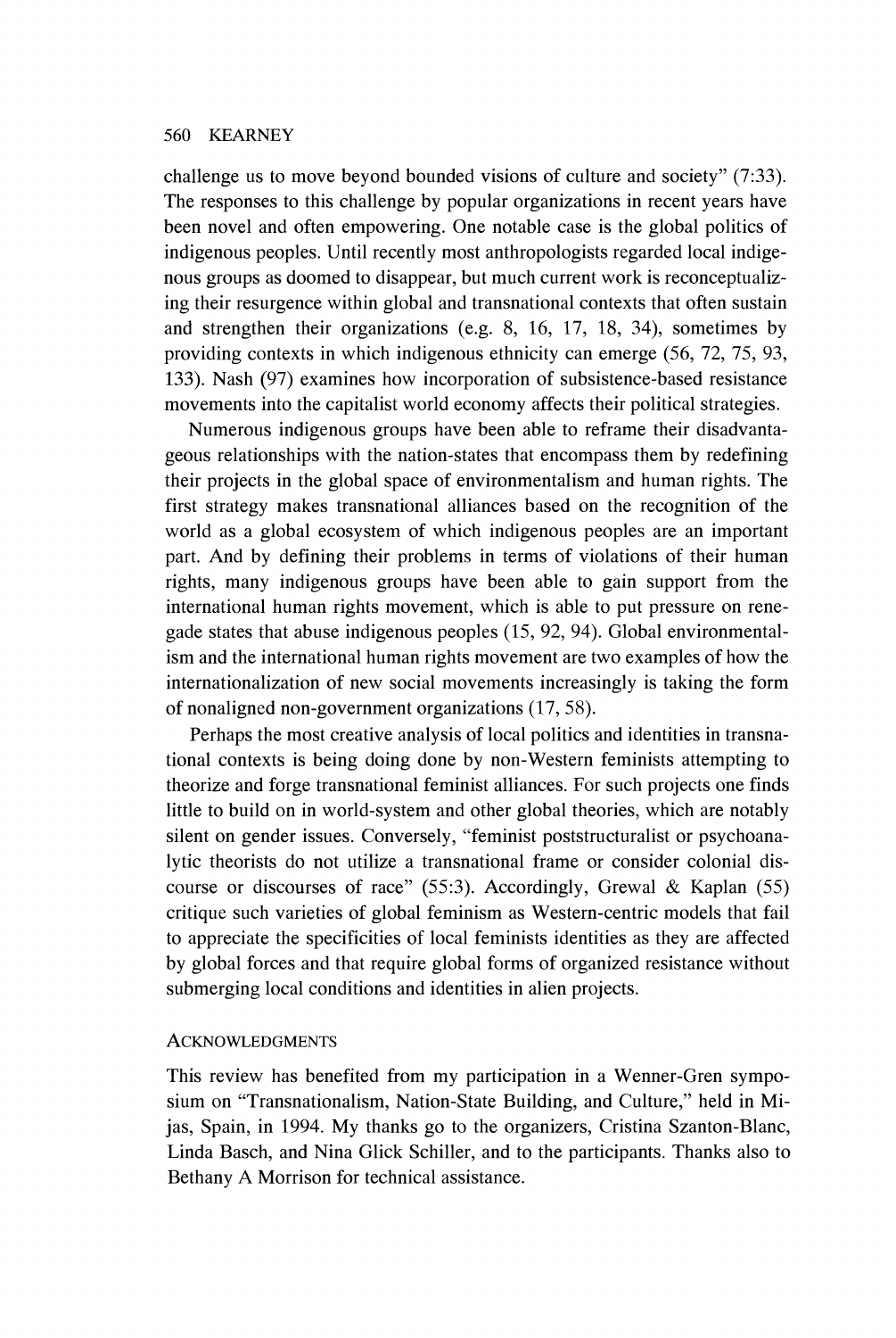Any Annual Review chapter, as well as any article cited in an Annual Review chapter, may be purchased from the Annual Reviews Preprints and Reprints service. 1-800-347-8007; 415-259-5017; email: arpr@class.org

### Literature Cited

- 1. Alvarez R. 1990. Mexican entrepreneurs and markets in the City of Los Angeles: a case of an immigrant enclave. Urban Anthropol. 19(1-2):99-124
- 1a. Alvarez R. 1995. The Mexican-US border: rhe making of an anthropology of borderlands. Annu. Rev. Anthropol. 24: 447-70
- 2. Anzaldúa G. 1987. Borderlands/La Frontera: The New Mestiza. San Francisco: Aunt Lute
- 3. Appadurai A. 1990. Disjuncture and difference in the global cultural economy. Public Cult.  $2(2):1-24$
- 4. Appadurai A. 1991. Global ethnoscapes: notes and queries for a transnational anthropology. In Recapturing Anthropology, ed. RG Fox, pp. 191-210. Santa Fe, NM: School Am. Res. Press
- 5. Appadurai A, Breckenridge CA. 1988. Why public culture? Public Cult.  $1(1):5-10$
- 6. Bartra R. 1992. The Imaginary Networks of Political Power. Transl. C Joysmith. New Brunswick, NJ: Rutgers Univ. Press
- 7. Basch L, Glick Schiller N, Szanton-Blanc C. 1994. Nations Unbound: Transnational Projects, Postcolonial Predicaments, and Deterritorialized Nation-States. Langhorne, PA: Gordon & Breach
- 8. Besserer Alatorre F. 1988. NNA CHCA NDAVI: Internacionalización de la fuerza de trabajo y conciencia de clase en la comunidad Mixteca migrante de San Juan Mixtepec; análisis de la historia de vida de Moisés Cruz. Thesis. Univ. Autó., Mexico City
- 9. Borofsky R. 1994. Rethinking the cultural: some introductory remarks. Presented at Annu. Meet. Am. Anthropol. Assoc., 93rd, Atlanta
- 10. Bourdieu P. 1991. Epilogue: on the possibility of a field of world sociology. In Social Theory for a Changing Society, ed. P Bourdieu, JS Coleman, pp. 373-87. Boulder, CO: Westview
- 11. Bourdieu P. 1994. Effects of domination in the global, scientific field. Presented at Annu. Meet. Am. Anthropol. Assoc., 93rd, Atlanta
- 12. Breckenridge CA, Appadurai A. 1988. Editors' comments. Public Cult.  $1(1)$ :1
- 13. Brenneis D. 1994. Pushing the portfolio: negotiating the global at NSF. Presented at Annu. Meet. Am. Anthropol. Assoc., 93rd, Atlanta
- 14. Bryce-LaPorte RS. 1980. Sourcebook on the New Immigration: Implications for the United States and the International Community. New Brunswick, NJ: Transaction
- 15. Brysk A. 1993. From above and below: social movements, the international system and human rights in Argentina. Comp. Polit. Stud. 26(3):259–85
- 16. Brysk A. 1994. Acting globally: Indian rights and international politics in Latin America. In Indigenous Peoples and Democracy in Latin America, ed. DL Van Cott, pp. 29-51. New York: St. Martin's
- 17. Brysk A. 1993. From above and below: social movements, the international system and human rights in Argentina. Comp.
- Polit. Stud. 26(3):259-85<br>18. Brysk A. 1995. Turning weakness into<br>tength: the internationalization of Indian rights. Latin Am. Perspect. In press
- 19. Cardoso F, Faletto E. 1969. Dependencia y desarrollo en América Latina. Mexico<br>City: Siglo Veintiuno
- 20. Carter D. 1995. Invisible Cities: Touba Turin, Senegalese Transnational Migrants in Northern Italy. Minneapolis: Univ. Minn. Press. In press<br>21. Charles C. 1992. Transnationalism in the
- construct of Haitian migrants' racial categories of identity in New York City. See Ref. 44, pp. 101–24
- 22. Chavez L. 1991. Shadowed Lives: Undocumented Immigrants in American Society and Experiences of Incorporation. New York: Harcourt Brace Jovanovich
- 23. Dasgupta PS. 1995. Population, poverty and the local environment. Sci. Am. 272(2):40-45
- 24. Davis M. 1990. City of Quartz: Excavating the Future in Los Angeles. London: Verso
- 25. DeBenedictis DJ. 1992. Judges debate cultural defense: should crimes acceptable in an immigrant's homeland be punished? Am. Bar Assoc. J. 78:28-29
- 26. Deleuze G, Guattari F. 1987. A Thousand Plateaus: Capitalism and Schizophrenia. Transl. B Massumi. Minneapolis: Univ. Minn. Press
- 27. Dos Santos T. 1970. The structure of dependency. Am. Econ. Rev.  $60$ (May):  $231 - 36$
- 28. Eco H. 1986. Travels in Hyperreality. New York: Harcourt Brace Jovanovich
- 29. Escobar A. 1991. Anthropology and the development encounter: the making and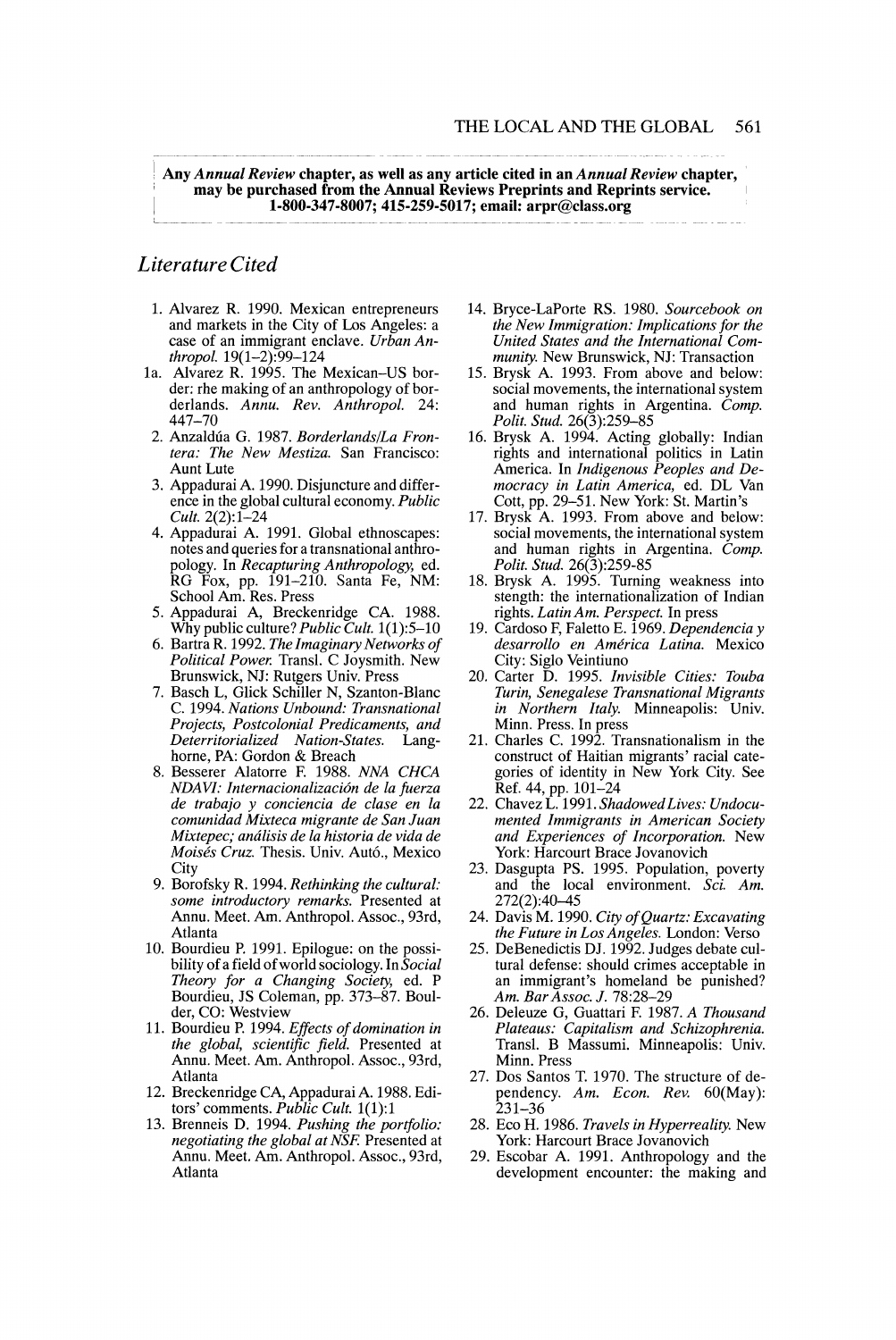marketing of development anthropology. Am. Ethnol. 18:4:658-82

- 30. Esteva G. 1992. Development. In The Development Dictionary: A Guide to Knowledge and Power, ed. W Sachs, pp. 6-26. London: Zed
- 31. Feldman-Bianco B. 1992. Multiple lavers of time and space: the construction of class, race, ethnicity, and nationalism among Portuguese immigrants. See Ref. 44, pp.  $145 - 74$
- 32. Ferguson J. 1990. The Anti-Politics Machine: "Development," Depoliticization,<br>and Bureaucratic Power in Lesotho. Cambridge: Cambridge Univ. Press
- 33. Fernandez-Kelly M, Garcia A. 1989. Informalization at the core: Hispanic women, homework, and the advanced capitalist state. See Ref. 107
- 34. Field LW. 1994. Harvesting the bitter juice: contradictions of Paez resistance in the changing Colombian nation-state. Identities  $1:89-108$
- 34a. Gelles PH, Martinez W, dirs. 1993. Transnational Fiesta: 1992. Berkeley, CA: Cent. Media Indep. Learn. Film
- 35. Georges E. 1990. The Making of A Transnational Community: Migration, Development, and Cultural Change in the Dominican Republic. New York: Columbia Univ. Press
- 36. Georges E. 1992. Gender, class, and migration in the Dominican Republic: women's experiences in a transnational community. See Ref. 44, pp. 81-100<br>37. Ghosh A. 1989. The diaspora in Indian
- culture. Public Cult. 2(1):73-78
- 38. Giddens A. 1990. The Consequences of Modernity. Stanford, CA: Stanford Univ. Press
- 39. Gimenez C, ed. 1993. Inmigrantes extranjeros in Madrid. Madrid: Comun. Madrid
- 40. Givins B, Tucker R, 1994. Sociocultural anthropology-the next 25 years. Anthropol. Newsl. 35(4):1
- 41. Glick Schiller N. 1994. Introducing Identities: Global Studies in Culture and Power. *Identities* 1(1):1–6
- 42. Glick Schiller N, Basch L, Blanc-Szanton C. 1992. Towards a definition of transnationalism: introductory remarks and research questions. See Ref. 44, pp. ix-xiv
- 43. Glick Schiller N, Basch L, Blanc-Szanton C. 1992. Transnationalism: a new analytic framework for understanding migration. See Ref. 44, pp. 1–24
- 44. Glick Schiller N, Basch L, Blanc-Szanton C, eds. 1992. Towards a Transnational Perspective on Migration: Race, Class, Ethnicity, and Nationalism Reconsidered. New York: NY Acad. Sci.
- 45. Glick Schiller N, Basch L, Szanton-Blanc C. 1995. From immigrant to transmigrant:

theorizing transnational migration. Anthropol. Q. In press

- 46. Glick Schiller N, Fouron G. 1990. "Everywhere we go we are in danger": Ti Manno and the emergence of a Haitian transnational identity. Am. Ethnol.  $17(2):329-47$
- 47. Gmelch G. 1992. Double Passage: The Lives of Caribbean Migrations Abroad and Back Home. Ann Arbor: Univ. Mich. Press
- 48. Gonzales NL. 1988. Soujourners of the Caribbean: Ethnogenesis and Ethnohistory of the Garifuna. Urbana: Univ. Ill. Press
- 49. Gonzalez NL. 1992. Dollar, Dove and Eagle: One Hundred Years of Palestinian Migration to Honduras. Ann Arbor: Univ. Mich. Press
- 50. Gonzalez NL, McCommon CS, eds. 1989. Conflict, Migration, and the Expression of Ethnicity. Boulder, CO: Westview
- 51. Gonzalez Gutierrez C. 1993. The Mexican diaspora in California: limits and possibilities for the Mexican government. In The California-Mexico Connection, ed. AF Lowenthal, K Burgess, pp. 221-35. Stanford, CA: Stanford Univ. Press
- 52. Gottdiener M. 1985. The Social Production of Urban Space. Austin: Univ. Texas Press
- 53. Goulbourne H. 1991. Ethnicity and Nationalism in Post-Imperial Britain. Cambridge: Cambridge Univ. Press
- 54. Grewal I. 1994. Autobiographic subjects and diasporic locations: meatless days and borderlands. See Ref. 55, pp. 231-54
- 55. Grewal I, Kaplan C, eds. 1994. Scattered Hegemonies: Postmodernity and Transnational Feminist Practices. Minneapolils: Univ. Minn. Press
- 56. Grieshop J, Varese S. 1993. Invisible Indians: Mixtec Farmworkers in California. Appl. Behav. Sci., Univ. Calif., Davis. Film
- 57. Guarnizo LE. 1994. Los Dominicanyorks: The making of a binational society. Annals 533:70-86
- 58. Gupta A. 1992. The song of the nonaligned world: transnational identities and the reinscription of space in late capitalism. Cult. Anthropol. 7:1:63-79
- 59. Gupta A, Ferguson J. 1992. Beyond 'Culture': space, identity, and the politics of difference. Cult. Anthropol. 7:1:6-23
- 60. Deleted in proof
- 61. Gurevitch M. 1991. The globalization of electronic journalism. In Mass Media and Society, ed. J Curran, M Gurevitch, pp. 178-93. New York: Arnold
- 62. Hall S. 1991. The local and the global: globalization and ethnicity. See Ref. 77, pp.  $19 - 39$
- 63. Hall S. 1991. Old and new identities, old and new ethnicities. See Ref. 77, pp. 41-68
- Hannerz U. 1989. Notes on the global Ecumene. *Public Cult.* 1(2):66–75
- 65. Hartman C. 1984. The Transformation of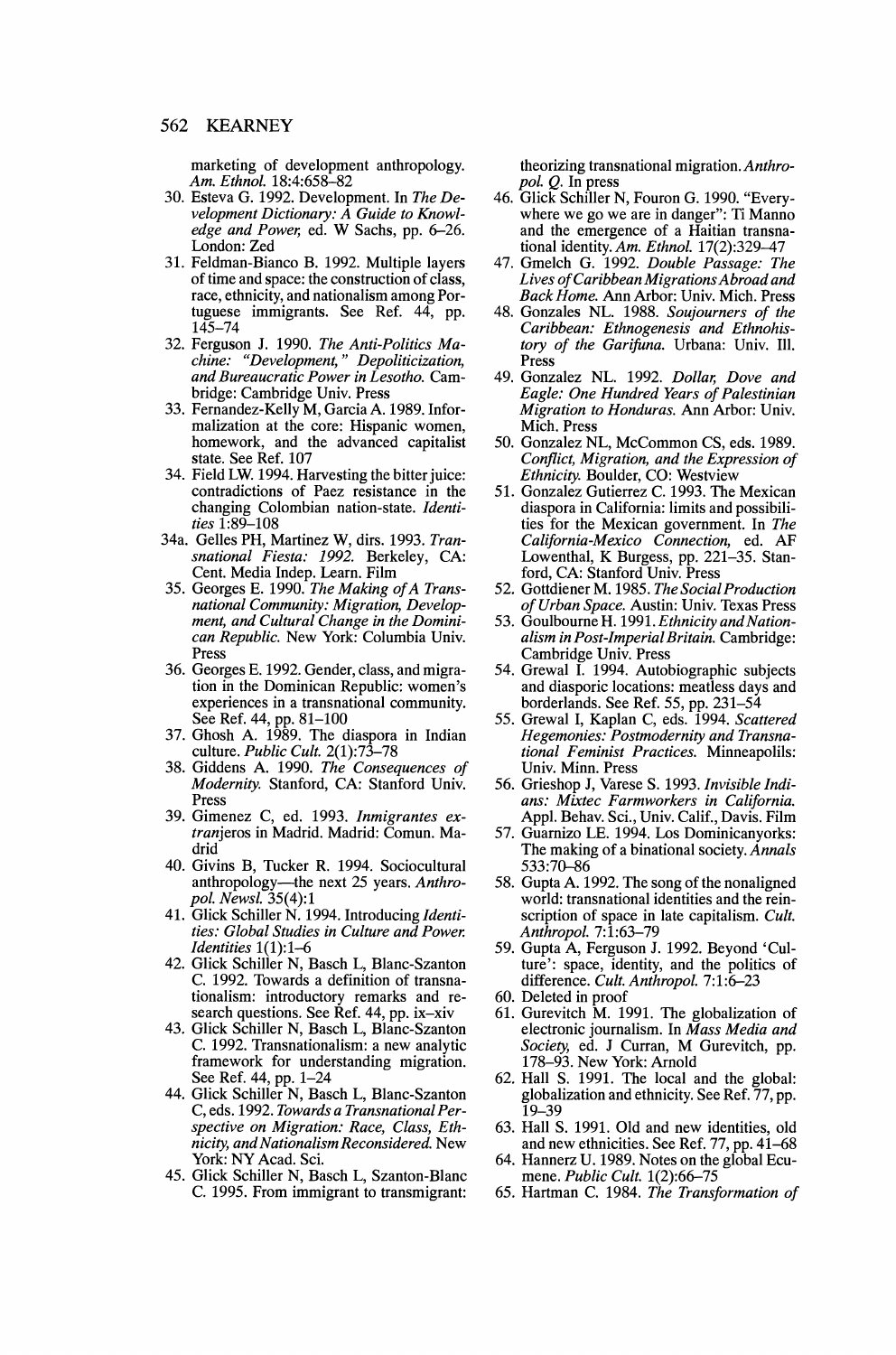San Francisco. Totowa, NJ: Rowman & Allanheld

- 66. Harvey D. 1989. The Condition of Postmodernity: An Inquiry into the Origins of Culture Change. Cambridge: Blackwell
- 67. Kaplan C. 1994. The politics of location as transnational feminist practice. See Ref. 55, pp. 137–52
- 68. Kaplan C. 1995. "A world without boundaries": the Body Shop's trans/national geographics. Soc. Text. In press
- 69. Kearney M. 1984. World View. Novato, CA: Chandler & Sharp
- 70. Kearney M. 1986. From the invisible hand to visible feet: anthropological studies of migration and development. Annu. Rev. Anthropol. 15:331-61
- 71. Kearney M. 1991. Borders and boundaries of state and self at the end of empire. J. Hist. Sociol. 4:1:52-74
- 72. Kearney M. 1995. The effects of transnational culture and migration on Mixtec identity in Oaxacalifornia. See Ref. 118. In oress
- 73. Kearney M. 1995. Reconceptualizing the Peasantry. Boulder, CO: Westview. In press
- 74. Kearney M, Nagengast C. 1989. Anthropological Perspectives on Transnational Communities in Rural California. Davis, CA: Inst. Rural Stud.
- 75. Kearney M, Varese S. 1995. Latin America's indigenous peoples today: changing identities and forms of resistance in global context. In Capital, Power and Inequality in Latin America, ed. R Harris, S Halebsky. Boulder, CO: Westview. In press
- 76. King AD. 1990. Global Cities: Post-Imperialism and the Internationalization of London. London: Routledge
- 77. King AD, ed. 1991. Culture, Globalization and the World-System: Contemporary Conditions for the Representation of *Identity*. Binghamton: State Univ. NY Press
- 78. Deleted in proof
- 79. Lamphere L. 1987. From Working Daughters to Working Mothers: Immigrant Women in a New England Industrial Community. Ithaca, NY: Cornell Univ. Press
- 80. Lamphere L, ed. 1992. Structuring Diversity: Ethnograghic Perspectives on the New Immigration. Chicago: Chicago Univ. Press
- 81. Lamphere L, Stepick A, Grenier G, eds. 1994. Newcomers in the Workplace: Immigrants and the Restructuring of the US Economy. Philadelphia: Temple Univ. Press
- 82. Lefebvre H. 1974. The Production of Space. Transl. D Nicholson-Smith. 1991. Oxford: Blackwell
- 83. Leonard K. 1995. Construction of identity in diaspora: emigrants from Hyderabad, In-

dia. In Expanding Landscapes, ed. C Petievich. AAS Monogr. Ser. In press

- 84. Lessinger J. 1992. Investing or going home? A transnational strategy among Indian immigrants in the United States. See Ref. 44, pp. 53-80
- 85. Lutz MM. 1988. Images of docility: Asian women and the world-economy. In Racism, Sexism and the World-System, ed. J Smith, J. Collins, TH Hopkins, A<br>Muhammed, pp. 57–73. New York: Greenwood
- 86. Lutz MM. 1994. Between Asian and American: transnational identity and the U.S. criminal justice system. Presented at Annu. Meet. Am. Anthropol. Assoc., 93rd, Atlanta
- 87. MacCannell D. 1989. The Tourist: A New Theory of the Leisure Class. New York: Schocken
- 88. Malkki L. 1992. National Geographic: the rooting of peoples and the territorialization of national identity among scholars and refugees. Cult. Anthropol. 7:1:24-44
- 88a. Malkki L. 1995. Refugees and exile: from "refugee studies" to the national order of things. Annu. Rev. Anthropol. 24:493–523
- 89. Mandel R. 1989. Ethnicity and identity among guestworkers in West Berlin. See Ref. 50, pp. 60-74
- 90. Mandel R. 1991. Foreigners in the fatherland: Turkish immigrant workers in Germany. In The Politics of Immigrant Workers: Labor Activism and Migration in the World Economy since 1830, ed. C Guerin-Gonzales, C Strikwerda. New York: Holmes & Meier
- 90a. Marcus G. 1995. Ethnography in/of the world system: the emergence of multi-sited ethnography. Annu. Rev. Anthropol. 24:  $95 - 117$
- 91. Mever WH. 1988. Transnational Media and Third World Development: The Structure and Impact of Imperialism. New York: Greenwood
- 92. Nagengast C. 1994. Violence, terror, and the crisis of the state. Annu. Rev. Anthropol. 23:109-36
- 93. Nagengast C, Kearney M. 1990. Mixtec ethnicity: social identity, political consciousness, and political activism. Latin Am. Res. Rev. 25:(2)61–91
- 94. Nagengast C, Stavenhagen R, Kearney M. 1992. Human rights and indigenous workers: the Mixtecs in Mexico and the United States. Cent. U.S.-Mexican Stud., Curr. Issue Brief 4., Univ. Calif., San Diego
- 95. Nash J, ed. 1993. Crafts in the World Market: The Impact of Global Exchange on Middle American Artisans. Albany: State **Univ. NY Press**
- 96. Nash J. 1993. Maya household production in the world market: the potters of Amatenango del Valle, Chiapas, Mexico. See Ref. 95, pp. 127–53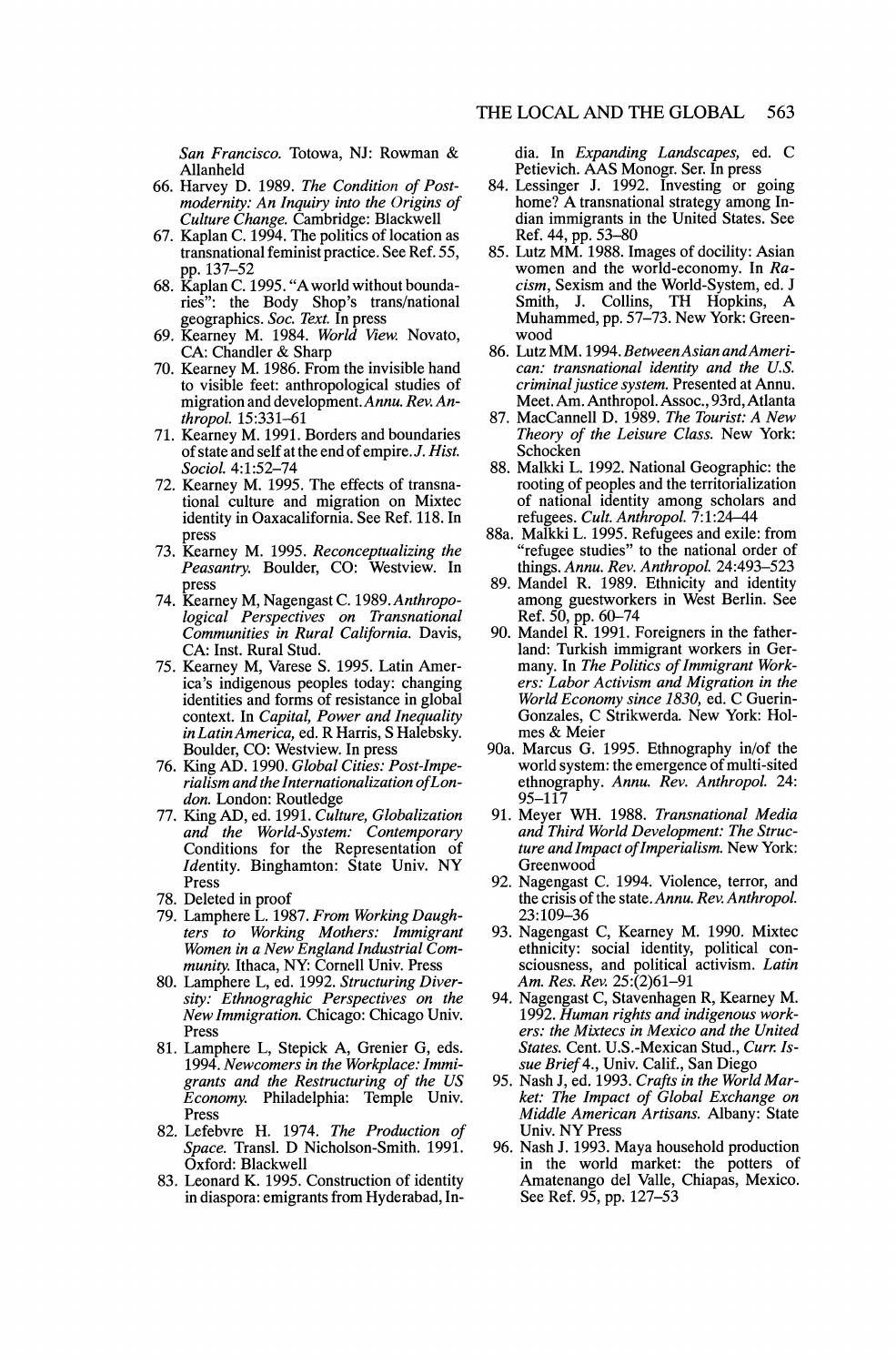- 97. Nash J. 1994. Global integration and subsistence insecurity. Am. Anthropol. 96(1):  $7 - 30$
- 98. Negroponte N. 1995. Being Digital. New York: Knopf
- 99. Neveu C. 1992. Communauté, nationalité et citoyenneté. Paris: Karthala
- 100. Olwig KF. 1993. Global Culture, Island Identity: Continuity and Change in the Afro-Caribbean Community of Nevis. Chur, Switzerland: Harwood
- 101. Ong A. 1991. The gender and labor politics of postmodernity. Annu. Rev. Anthropol. 20:279-309
- 102. Ong A. 1993. On the edge of empires: flexible citizenship among Chinese in diaspora. Positions 1(3):745-78
- 102a. Ong A, Nonini D, eds. N.d. Modern Chinese Transnationalism. New York: Routledge. In press
- 103. Palerm JV. 1989. Latino settlements in California. In The Challenge: Latinos in a Changing California, pp. 125-71. Riverside: Univ. Calif. Consort. Mexico US
- 104. Palerm JV. 1991. Farm Labor Needs and Farm Workers in California, 1970-1989. Sacramento: Empl. Dev. Dep.
- 105. Palerm JV, Urquiola JI. 1993. A binational system of agricultural production: The case of the Mexican bajío and California. In Mexico and the United States: Neighbors in Crisis, ed. DG Aldrich, L Meyer, pp. 311-67. San Bernardino: Borgo
- 106. Phillips JJ. 1994. Permutations of transnational identity: the boundaries of refugeeness. Presented at Annu. Meet. Am. Anthropol. Assoc., 93rd, Atlanta
- 107. Portes A, Castells M, Benton L, eds. 1989. The Informal Economy. Baltimore, MD: Johns Hopkins Univ. Press
- 108. Richman K. 1992. "A Lavalas at home/ A<br>Lavalas for home": Inflections of transnationalism in the discourse of Haitian President Aristide. See Ref. 44, pp. 189-200
- 109. Richmond AH. 1986. Sociological theories of international migration: the case of refugees. Curr. Sociol. 36(2):7–25
- 110. Ross R, Trachte K. 1983. Global cities and global classes: the peripheralization of labor in New York City. Review 6(3): 393-431
- 111. Rothstein F, Blim M, eds. 1992. Anthropology and the Global Factory: Studies of the New Industrialization in the Late 20th Century. New York: Bergin & Garvey
- 112. Rouse R. 1991. Mexican migration and the social space of postmodernism. Diaspora  $1(1):8-23$
- 113. Rouse R. 1992. Making sense of settlement: class transformation, cultural struggle, and transnationalism among Mexican migrants in the United States. See Ref. 44, pp. 25-52
- 113a. San Francisco Chronicle, Human migration enters new era. Aug. 9, 1994, p. A6
- 114. Sassen S. 1991. The Global City: New York, London, Tokyo. Princeton, NJ: Princeton **Univ. Press**
- 115. Sassen S. 1991. The informal economy. In Dual City: Restructuring New York, ed. J<br>Hull, M Castells, pp. 79-101. New York: **Russell Sage**
- 116. Sassen-Koob S. 1982. Recomposition and peripheralization at the core. Contemp. Marxism 5:88-100
- 117. Savigliano M. 1995. Tango and the Political Economy of Passion. Boulder, CO: Westview
- 118. Smith MP, Feagin JR, eds. 1995. The Bubbling Caldron: The New Political Sociol-<br>ogy of Race and Ethnicity in America. Minneapolis: Univ. Minn. Press. In press
- 119. Smith MP. Tarallo B. 1993. California's **Changing Faces: New Immigrant Survival** Strategies and State Policy. Calif. Policy Sem.
- 120. Smith RC. 1994. "Los Ausentes siempre presentes": the imagining, making and politics of a transnational community between Ticuani, Puebla, Mexico, and New *York City.* PhD dissertation. Polit. Sci., Columbia Univ.
- 121. Smith VL, ed. 1989. Hosts and Guests: The Anthropology of Tourism. Philadelphia: Univ. Penn. Press. 2nd ed.
- 122. Soja EW. 1989. Postmodern Geographies: The Reassertion of Space in Critical Social Theory. London: Verso
- 123. Soja EW. 1991. Poles apart: urban restructuring in New York and Los Angeles. In Dual City: Restructuring New York, ed. J Hull, M Castells. New York: Russell Sage
- 124. Sreberny-Mohammadi A. 1991. The global and the local in international communications. In Mass Media and Society, ed. J Curran, M Gurevitch, pp. 118-59<br>125. Stack JF Jr, ed. 1981. Ethnic Identities in a
- Transnational World. Westport, CT: Greenwood
- 126. Stephen L. 1991. Zapotec Women. Austin: Univ. Texas Press
- 127. Stephen L. 1993. Weaving in the fast lane: class, ethnicity, and gender in Zapotec craft commercialization. See Ref. 95, pp. 25-57
- 128. Sutton CR. 1987. The Caribbeanization of New York City and the emergence of a transnational socio-cultural system. See Ref. 130, pp. 25-29
- 129. Sutton CR. 1992. Some thoughts on gendering and internationalizing our thinking about transnational migrations. See Ref. 44, pp. 241-50
- 130. Sutton CR, Chaney E, eds. 1987. Caribbean Life in New York City: Sociocultural Dimensions. Staten Island, NY: Cent. Migrat. Stud.
- 131. Sutton CR, Makiesky-Barrow, S. 1987. Mi-